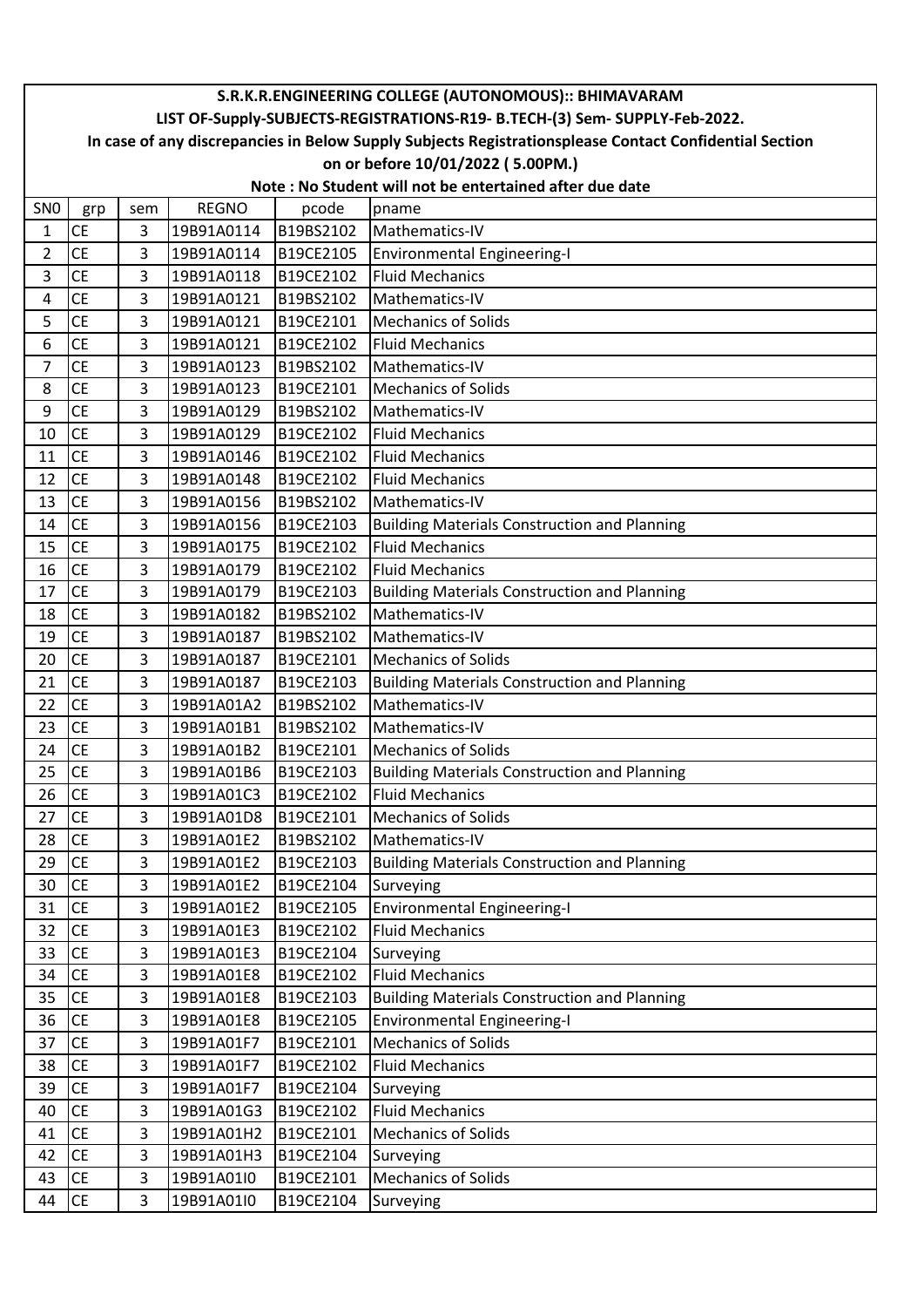|                 | S.R.K.R.ENGINEERING COLLEGE (AUTONOMOUS):: BHIMAVARAM                                                  |                |              |           |                                                         |  |  |  |
|-----------------|--------------------------------------------------------------------------------------------------------|----------------|--------------|-----------|---------------------------------------------------------|--|--|--|
|                 | LIST OF-Supply-SUBJECTS-REGISTRATIONS-R19- B.TECH-(3) Sem- SUPPLY-Feb-2022.                            |                |              |           |                                                         |  |  |  |
|                 | In case of any discrepancies in Below Supply Subjects Registrationsplease Contact Confidential Section |                |              |           |                                                         |  |  |  |
|                 |                                                                                                        |                |              |           | on or before 10/01/2022 (5.00PM.)                       |  |  |  |
|                 |                                                                                                        |                |              |           | Note: No Student will not be entertained after due date |  |  |  |
| SN <sub>0</sub> | grp                                                                                                    | sem            | <b>REGNO</b> | pcode     | pname                                                   |  |  |  |
| 45              | EEE                                                                                                    | 3              | 19B91A0201   | B19EE2102 | Network Analysis and Synthesis                          |  |  |  |
| 46              | EEE                                                                                                    | 3              | 19B91A0201   | B19EE2103 | <b>Electro Magnetic Field Theory</b>                    |  |  |  |
| 47              | EEE                                                                                                    | $\overline{3}$ | 19B91A0202   | B19EE2102 | Network Analysis and Synthesis                          |  |  |  |
| 48              | EEE                                                                                                    | 3              | 19B91A0207   | B19EE2103 | <b>Electro Magnetic Field Theory</b>                    |  |  |  |
| 49              | EEE                                                                                                    | $\overline{3}$ | 19B91A0208   | B19EE2103 | <b>Electro Magnetic Field Theory</b>                    |  |  |  |
| 50              | EEE                                                                                                    | 3              | 19B91A0210   | B19EE2102 | Network Analysis and Synthesis                          |  |  |  |
| 51              | EEE                                                                                                    | 3              | 19B91A0213   | B19BS2102 | Mathematics-IV                                          |  |  |  |
| 52              | EEE                                                                                                    | 3              | 19B91A0213   | B19EE2101 | <b>Electrical Measurements and Instrumentation</b>      |  |  |  |
| 53              | EEE                                                                                                    | 3              | 19B91A0216   | B19EE2102 | Network Analysis and Synthesis                          |  |  |  |
| 54              | EEE                                                                                                    | 3              | 19B91A0221   | B19EC2101 | <b>Electronic Devices and Circuits</b>                  |  |  |  |
| 55              | EEE                                                                                                    | 3              | 19B91A0221   | B19BS2102 | Mathematics-IV                                          |  |  |  |
| 56              | EEE                                                                                                    | $\overline{3}$ | 19B91A0221   | B19EE2101 | <b>Electrical Measurements and Instrumentation</b>      |  |  |  |
| 57              | EEE                                                                                                    | 3              | 19B91A0221   | B19EE2102 | Network Analysis and Synthesis                          |  |  |  |
| 58              | EEE                                                                                                    | 3              | 19B91A0221   | B19EE2103 | <b>Electro Magnetic Field Theory</b>                    |  |  |  |
| 59              | EEE                                                                                                    | 3              | 19B91A0221   | B19CS2108 | Data Structures                                         |  |  |  |
| 60              | EEE                                                                                                    | 3              | 19B91A0236   | B19EE2101 | <b>Electrical Measurements and Instrumentation</b>      |  |  |  |
| 61              | EEE                                                                                                    | $\overline{3}$ | 19B91A0236   | B19EE2102 | Network Analysis and Synthesis                          |  |  |  |
| 62              | EEE                                                                                                    | 3              | 19B91A0236   | B19EE2103 | <b>Electro Magnetic Field Theory</b>                    |  |  |  |
| 63              | EEE                                                                                                    | 3              | 19B91A0237   | B19EE2103 | <b>Electro Magnetic Field Theory</b>                    |  |  |  |
| 64              | EEE                                                                                                    | 3              | 19B91A0239   | B19EE2101 | <b>Electrical Measurements and Instrumentation</b>      |  |  |  |
| 65              | EEE                                                                                                    | 3              | 19B91A0256   | B19EC2101 | <b>Electronic Devices and Circuits</b>                  |  |  |  |
| 66              | EEE                                                                                                    | 3              | 19B91A0256   | B19EE2102 | Network Analysis and Synthesis                          |  |  |  |
| 67              | EEE                                                                                                    | 3              | 19B91A0265   | B19EC2101 | <b>Electronic Devices and Circuits</b>                  |  |  |  |
| 68              | EEE                                                                                                    | $\overline{3}$ | 19B91A0265   | B19BS2102 | Mathematics-IV                                          |  |  |  |
| 69              | EEE                                                                                                    | 3              | 19B91A0265   | B19EE2101 | <b>Electrical Measurements and Instrumentation</b>      |  |  |  |
| 70              | EEE                                                                                                    | 3              | 19B91A0265   | B19EE2102 | Network Analysis and Synthesis                          |  |  |  |
| 71              | EEE                                                                                                    | 3              | 19B91A0265   | B19EE2103 | <b>Electro Magnetic Field Theory</b>                    |  |  |  |
| 72              | EEE                                                                                                    | 3              | 19B91A0273   | B19EC2101 | <b>Electronic Devices and Circuits</b>                  |  |  |  |
| 73              | EEE                                                                                                    | $\overline{3}$ | 19B91A0273   | B19BS2102 | Mathematics-IV                                          |  |  |  |
| 74              | EEE                                                                                                    | 3              | 19B91A0273   | B19EE2101 | <b>Electrical Measurements and Instrumentation</b>      |  |  |  |
| 75              | EEE                                                                                                    | $\overline{3}$ | 19B91A0273   | B19EE2102 | Network Analysis and Synthesis                          |  |  |  |
| 76              | EEE                                                                                                    | 3              | 19B91A0273   | B19EE2103 | <b>Electro Magnetic Field Theory</b>                    |  |  |  |
| 77              | EEE                                                                                                    | 3              | 19B91A0273   | B19CS2108 | Data Structures                                         |  |  |  |
| 78              | EEE                                                                                                    | 3              | 19B91A0274   | B19EE2101 | <b>Electrical Measurements and Instrumentation</b>      |  |  |  |
| 79              | EEE                                                                                                    | 3              | 19B91A0274   | B19EE2102 | Network Analysis and Synthesis                          |  |  |  |
| 80              | EEE                                                                                                    | 3              | 19B91A0295   | B19EC2101 | <b>Electronic Devices and Circuits</b>                  |  |  |  |
| 81              | EEE                                                                                                    | $\overline{3}$ | 19B91A0295   | B19BS2102 | Mathematics-IV                                          |  |  |  |
| 82              | EEE                                                                                                    | 3              | 19B91A0295   | B19EE2101 | <b>Electrical Measurements and Instrumentation</b>      |  |  |  |
| 83              | EEE                                                                                                    | 3              | 19B91A0295   | B19EE2102 | Network Analysis and Synthesis                          |  |  |  |
| 84              | EEE                                                                                                    | 3              | 19B91A0295   | B19EE2103 | <b>Electro Magnetic Field Theory</b>                    |  |  |  |
| 85              | EEE                                                                                                    | 3              | 19B91A0295   | B19CS2108 | Data Structures                                         |  |  |  |
| 86              | EEE                                                                                                    | 3              | 19B91A0297   | B19CS2108 | Data Structures                                         |  |  |  |
| 87              | EEE                                                                                                    | $\overline{3}$ | 19B91A0298   | B19EC2101 | <b>Electronic Devices and Circuits</b>                  |  |  |  |
| 88              | EEE                                                                                                    | 3              | 19B91A0298   | B19EE2101 | <b>Electrical Measurements and Instrumentation</b>      |  |  |  |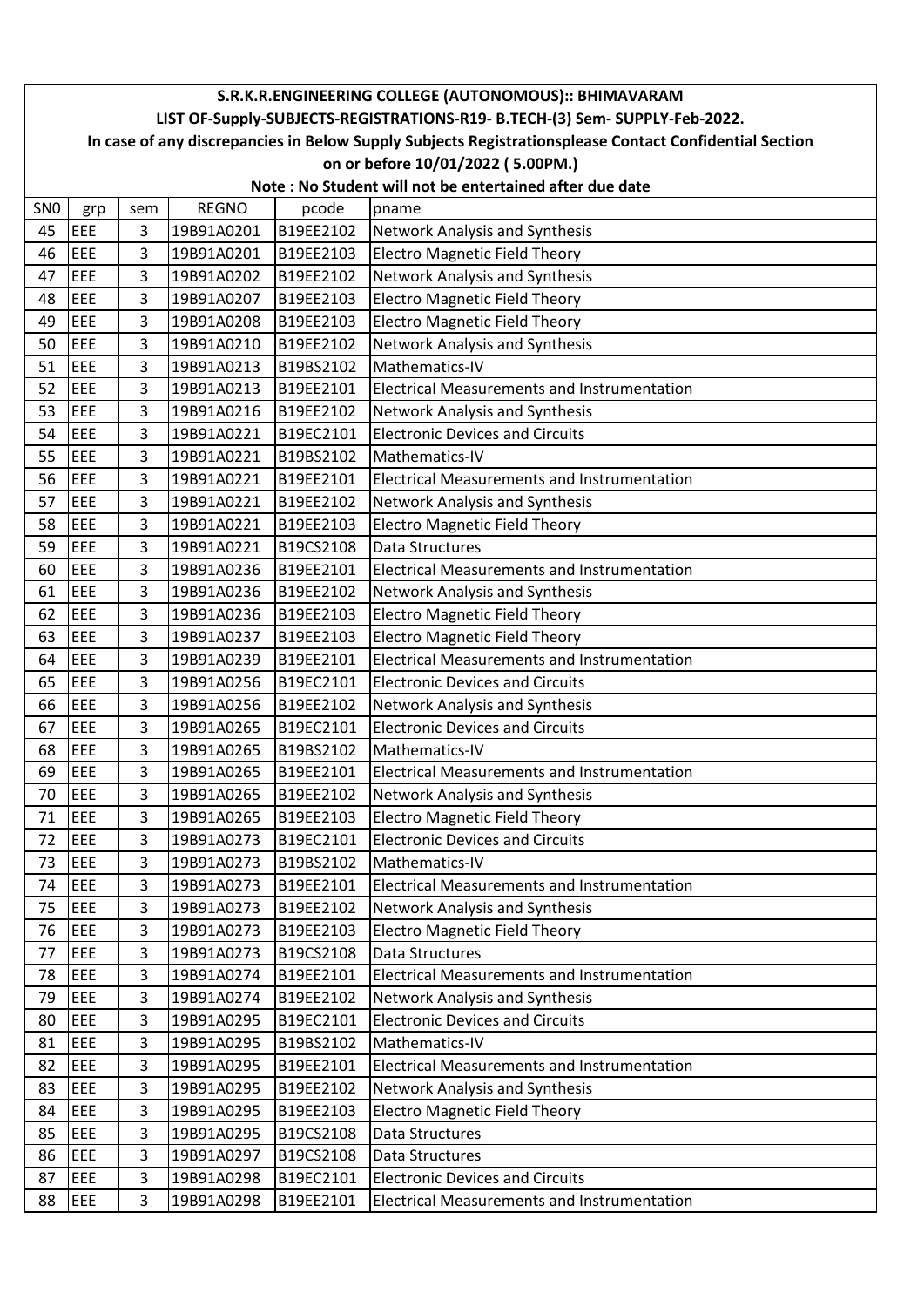|                 | S.R.K.R.ENGINEERING COLLEGE (AUTONOMOUS):: BHIMAVARAM                                                  |                |              |           |                                                    |  |  |  |  |  |
|-----------------|--------------------------------------------------------------------------------------------------------|----------------|--------------|-----------|----------------------------------------------------|--|--|--|--|--|
|                 | LIST OF-Supply-SUBJECTS-REGISTRATIONS-R19- B.TECH-(3) Sem- SUPPLY-Feb-2022.                            |                |              |           |                                                    |  |  |  |  |  |
|                 | In case of any discrepancies in Below Supply Subjects Registrationsplease Contact Confidential Section |                |              |           |                                                    |  |  |  |  |  |
|                 |                                                                                                        |                |              |           | on or before 10/01/2022 (5.00PM.)                  |  |  |  |  |  |
|                 | Note: No Student will not be entertained after due date                                                |                |              |           |                                                    |  |  |  |  |  |
| SN <sub>0</sub> | grp                                                                                                    | sem            | <b>REGNO</b> | pcode     | pname                                              |  |  |  |  |  |
| 89              | EEE                                                                                                    | 3              | 19B91A0298   | B19EE2102 | Network Analysis and Synthesis                     |  |  |  |  |  |
| 90              | EEE                                                                                                    | 3              | 19B91A0298   | B19EE2103 | <b>Electro Magnetic Field Theory</b>               |  |  |  |  |  |
| 91              | EEE                                                                                                    | 3              | 19B91A02A7   | B19EC2101 | <b>Electronic Devices and Circuits</b>             |  |  |  |  |  |
| 92              | EEE                                                                                                    | 3              | 19B91A02A7   | B19EE2103 | <b>Electro Magnetic Field Theory</b>               |  |  |  |  |  |
| 93              | EEE                                                                                                    | 3              | 19B91A02A8   | B19EE2102 | <b>Network Analysis and Synthesis</b>              |  |  |  |  |  |
| 94              | EEE                                                                                                    | 3              | 19B91A02A8   | B19EE2103 | <b>Electro Magnetic Field Theory</b>               |  |  |  |  |  |
| 95              | EEE                                                                                                    | 3              | 19B91A02B0   | B19EE2103 | <b>Electro Magnetic Field Theory</b>               |  |  |  |  |  |
| 96              | EEE                                                                                                    | 3              | 19B91A02C0   | B19EC2101 | <b>Electronic Devices and Circuits</b>             |  |  |  |  |  |
| 97              | EEE                                                                                                    | 3              | 19B91A02C0   | B19EE2101 | <b>Electrical Measurements and Instrumentation</b> |  |  |  |  |  |
| 98              | EEE                                                                                                    | 3              | 19B91A02C0   | B19EE2102 | Network Analysis and Synthesis                     |  |  |  |  |  |
| 99              | <b>EEE</b>                                                                                             | 3              | 19B91A02C0   | B19EE2103 | <b>Electro Magnetic Field Theory</b>               |  |  |  |  |  |
| 100             | EEE                                                                                                    | 3              | 19B91A02C0   | B19CS2108 | <b>Data Structures</b>                             |  |  |  |  |  |
| $101$ EEE       |                                                                                                        | 3              | 19B91A02C2   | B19EE2103 | <b>Electro Magnetic Field Theory</b>               |  |  |  |  |  |
| 102 EEE         |                                                                                                        | 3              | 19B91A02C5   | B19EC2101 | <b>Electronic Devices and Circuits</b>             |  |  |  |  |  |
| $103$ EEE       |                                                                                                        | 3              | 19B91A02C5   | B19BS2102 | Mathematics-IV                                     |  |  |  |  |  |
| 104             | EEE                                                                                                    | 3              | 19B91A02C5   | B19EE2101 | <b>Electrical Measurements and Instrumentation</b> |  |  |  |  |  |
| $105$ EEE       |                                                                                                        | 3              | 19B91A02C5   | B19EE2102 | Network Analysis and Synthesis                     |  |  |  |  |  |
| 106 EEE         |                                                                                                        | 3              | 19B91A02C5   | B19EE2103 | <b>Electro Magnetic Field Theory</b>               |  |  |  |  |  |
| 107 EEE         |                                                                                                        | 3              | 19B91A02C5   | B19CS2108 | <b>Data Structures</b>                             |  |  |  |  |  |
| 108 EEE         |                                                                                                        | 3              | 19B91A02C9   | B19EC2101 | <b>Electronic Devices and Circuits</b>             |  |  |  |  |  |
| 109             | EEE                                                                                                    | 3              | 19B91A02C9   | B19EE2101 | <b>Electrical Measurements and Instrumentation</b> |  |  |  |  |  |
| 110             | <b>EEE</b>                                                                                             | 3              | 19B91A02C9   | B19EE2102 | Network Analysis and Synthesis                     |  |  |  |  |  |
| 111             | <b>JEEE</b>                                                                                            | 3              | 19B91A02C9   | B19EE2103 | <b>Electro Magnetic Field Theory</b>               |  |  |  |  |  |
| 112 $EEE$       |                                                                                                        | 3              | 19B91A02C9   | B19EE2104 | <b>Networks Lab</b>                                |  |  |  |  |  |
| 113 EEE         |                                                                                                        | 3              | 19B91A02D2   | B19EE2101 | <b>Electrical Measurements and Instrumentation</b> |  |  |  |  |  |
| 114 EEE         |                                                                                                        | 3              | 19B91A02D2   | B19EE2103 | <b>Electro Magnetic Field Theory</b>               |  |  |  |  |  |
| $115$ EEE       |                                                                                                        | 3              | 19B91A02D4   | B19EC2101 | <b>Electronic Devices and Circuits</b>             |  |  |  |  |  |
| 116 EEE         |                                                                                                        | 3              | 19B91A02D4   | B19BS2102 | Mathematics-IV                                     |  |  |  |  |  |
| $117$ EEE       |                                                                                                        | $\overline{3}$ | 19B91A02D4   | B19EE2101 | <b>Electrical Measurements and Instrumentation</b> |  |  |  |  |  |
| 118 EEE         |                                                                                                        | 3              | 19B91A02D4   | B19EE2102 | Network Analysis and Synthesis                     |  |  |  |  |  |
| $119$ EEE       |                                                                                                        | 3              | 19B91A02D4   | B19EE2103 | <b>Electro Magnetic Field Theory</b>               |  |  |  |  |  |
| 120 EEE         |                                                                                                        | 3              | 19B91A02D4   | B19CS2108 | Data Structures                                    |  |  |  |  |  |
| 121 EEE         |                                                                                                        | 3              | 19B91A02D5   | B19EC2101 | <b>Electronic Devices and Circuits</b>             |  |  |  |  |  |
| 122 EEE         |                                                                                                        | 3              | 19B91A02D5   | B19EE2101 | <b>Electrical Measurements and Instrumentation</b> |  |  |  |  |  |
| 123 EEE         |                                                                                                        | 3              | 19B91A02D5   | B19EE2103 | <b>Electro Magnetic Field Theory</b>               |  |  |  |  |  |
| $124$ EEE       |                                                                                                        | 3              | 19B91A02E1   | B19EE2102 | Network Analysis and Synthesis                     |  |  |  |  |  |
| $125$ EEE       |                                                                                                        | 3              | 19B91A02E1   | B19EE2103 | <b>Electro Magnetic Field Theory</b>               |  |  |  |  |  |
| 126 EEE         |                                                                                                        | 3              | 19B91A02E2   | B19EC2101 | <b>Electronic Devices and Circuits</b>             |  |  |  |  |  |
| 127             | EEE                                                                                                    | 3              | 19B91A02E2   | B19EE2101 | Electrical Measurements and Instrumentation        |  |  |  |  |  |
| 128 EEE         |                                                                                                        | 3              | 19B91A02E6   | B19EE2103 | <b>Electro Magnetic Field Theory</b>               |  |  |  |  |  |
|                 | 129 EEE                                                                                                | 3              | 19B91A02F1   | B19EC2101 | <b>Electronic Devices and Circuits</b>             |  |  |  |  |  |
| 130             | EEE                                                                                                    | 3              | 19B91A02F1   | B19EE2101 | <b>Electrical Measurements and Instrumentation</b> |  |  |  |  |  |
| 131 EEE         |                                                                                                        | 3              | 19B91A02F1   | B19EE2102 | Network Analysis and Synthesis                     |  |  |  |  |  |
| 132 EEE         |                                                                                                        | 3              | 19B91A02F1   | B19EE2103 | <b>Electro Magnetic Field Theory</b>               |  |  |  |  |  |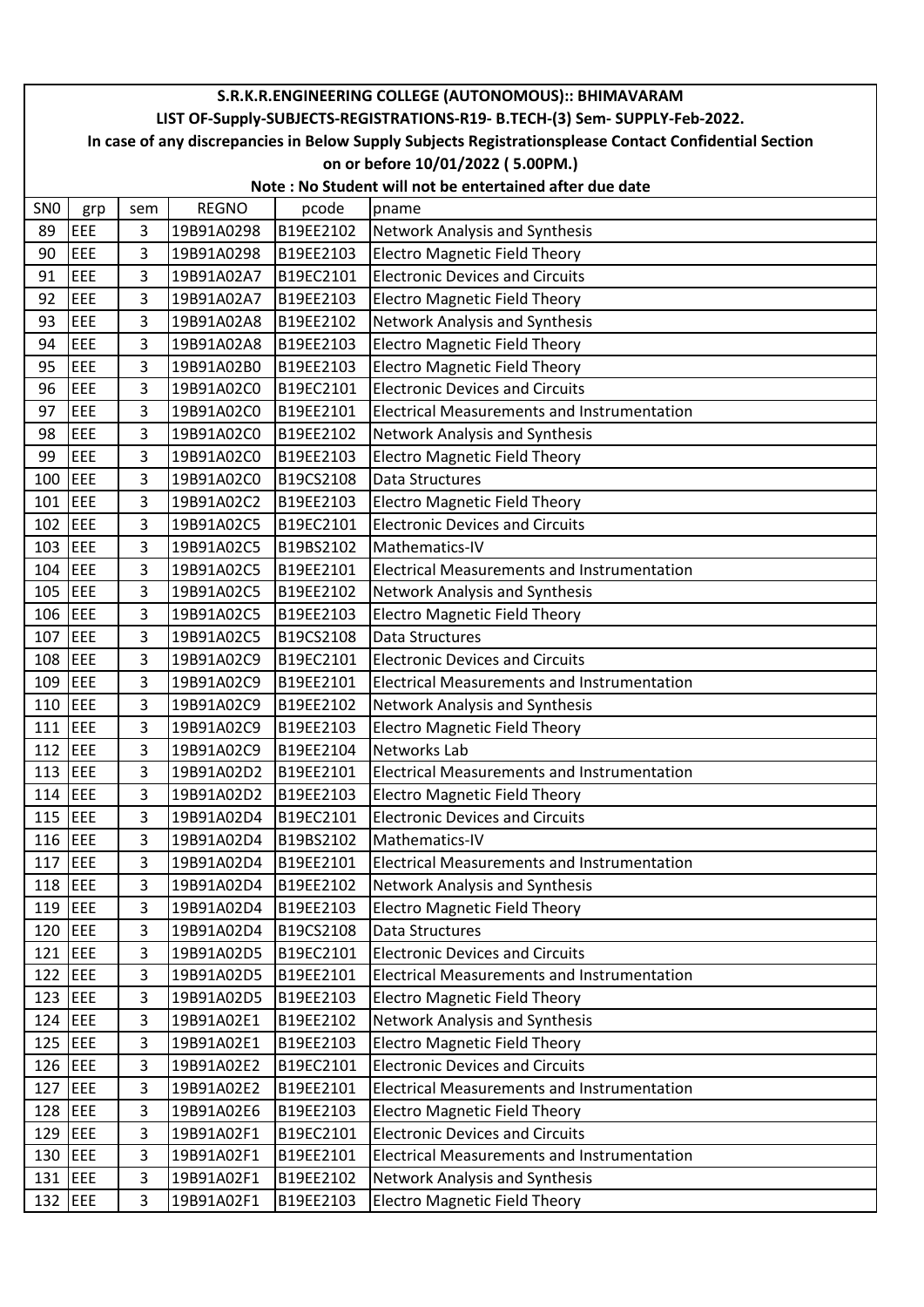|                 | S.R.K.R.ENGINEERING COLLEGE (AUTONOMOUS):: BHIMAVARAM                       |     |                      |           |                                                                                                        |  |  |  |  |
|-----------------|-----------------------------------------------------------------------------|-----|----------------------|-----------|--------------------------------------------------------------------------------------------------------|--|--|--|--|
|                 | LIST OF-Supply-SUBJECTS-REGISTRATIONS-R19- B.TECH-(3) Sem- SUPPLY-Feb-2022. |     |                      |           |                                                                                                        |  |  |  |  |
|                 |                                                                             |     |                      |           | In case of any discrepancies in Below Supply Subjects Registrationsplease Contact Confidential Section |  |  |  |  |
|                 |                                                                             |     |                      |           | on or before 10/01/2022 (5.00PM.)                                                                      |  |  |  |  |
|                 | Note: No Student will not be entertained after due date                     |     |                      |           |                                                                                                        |  |  |  |  |
| SN <sub>0</sub> | grp                                                                         | sem | <b>REGNO</b>         | pcode     | pname                                                                                                  |  |  |  |  |
| 133 $EEE$       |                                                                             | 3   | 19B91A02F1           | B19CS2108 | Data Structures                                                                                        |  |  |  |  |
| 134             | <b>EEE</b>                                                                  | 3   | 19B91A02F9           | B19EE2103 | <b>Electro Magnetic Field Theory</b>                                                                   |  |  |  |  |
| 135 EEE         |                                                                             | 3   | 19B91A02G0           | B19EE2102 | Network Analysis and Synthesis                                                                         |  |  |  |  |
| 136 EEE         |                                                                             | 3   | 19B91A02G0           | B19EE2103 | <b>Electro Magnetic Field Theory</b>                                                                   |  |  |  |  |
| 137 EEE         |                                                                             | 3   | 19B91A02G1           | B19EE2101 | <b>Electrical Measurements and Instrumentation</b>                                                     |  |  |  |  |
| 138 EEE         |                                                                             | 3   | 19B91A02G1           | B19CS2108 | Data Structures                                                                                        |  |  |  |  |
| 139             | EEE                                                                         | 3   | 19B91A02G2           | B19EE2103 | <b>Electro Magnetic Field Theory</b>                                                                   |  |  |  |  |
| 140 EEE         |                                                                             | 3   | 19B91A02G3           | B19EE2102 | Network Analysis and Synthesis                                                                         |  |  |  |  |
| 141 EEE         |                                                                             | 3   | 19B91A02G3           | B19EE2103 | <b>Electro Magnetic Field Theory</b>                                                                   |  |  |  |  |
| 142 EEE         |                                                                             | 3   | 19B91A02G4           | B19EC2101 | <b>Electronic Devices and Circuits</b>                                                                 |  |  |  |  |
| $143$ EEE       |                                                                             | 3   | 19B91A02G4           | B19EE2102 | Network Analysis and Synthesis                                                                         |  |  |  |  |
| 144 EEE         |                                                                             | 3   | 19B91A02G4           | B19EE2103 | <b>Electro Magnetic Field Theory</b>                                                                   |  |  |  |  |
| 145 EEE         |                                                                             | 3   | 19B91A02G5           | B19EE2102 | Network Analysis and Synthesis                                                                         |  |  |  |  |
| 146 EEE         |                                                                             | 3   | 19B91A02G5           | B19EE2103 | <b>Electro Magnetic Field Theory</b>                                                                   |  |  |  |  |
| 147             | EEE                                                                         | 3   | 19B91A02G8           | B19EC2101 | <b>Electronic Devices and Circuits</b>                                                                 |  |  |  |  |
| 148 EEE         |                                                                             | 3   | 19B91A02G8           | B19BS2102 | Mathematics-IV                                                                                         |  |  |  |  |
| 149 EEE         |                                                                             | 3   | 19B91A02G8           | B19EE2102 | Network Analysis and Synthesis                                                                         |  |  |  |  |
| 150 EEE         |                                                                             | 3   | 19B91A02G8           | B19EE2103 | <b>Electro Magnetic Field Theory</b>                                                                   |  |  |  |  |
| 151 $EEE$       |                                                                             | 3   | 19B91A02G8           | B19CS2108 | Data Structures                                                                                        |  |  |  |  |
| 152 EEE         |                                                                             | 3   | 19B91A02H6           | B19EE2103 | <b>Electro Magnetic Field Theory</b>                                                                   |  |  |  |  |
| $153$ EEE       |                                                                             | 3   | 19B91A02H9           | B19EC2101 | <b>Electronic Devices and Circuits</b>                                                                 |  |  |  |  |
| 154             | EEE                                                                         | 3   | 19B91A02H9           | B19EE2102 | Network Analysis and Synthesis                                                                         |  |  |  |  |
| $155$ EEE       |                                                                             | 3   | 19B91A02H9           | B19EE2103 | <b>Electro Magnetic Field Theory</b>                                                                   |  |  |  |  |
| 156 EEE         |                                                                             | 3   | 19B91A02H9           | B19EC2105 | Electronic Devices and Circuits-Lab with Simulation                                                    |  |  |  |  |
| 157 EEE         |                                                                             | 3   | 19B91A02I1           | B19EE2103 | <b>Electro Magnetic Field Theory</b>                                                                   |  |  |  |  |
| 158 EEE         |                                                                             | 3   | 19B91A02I6           | B19EE2103 | <b>Electro Magnetic Field Theory</b>                                                                   |  |  |  |  |
| 159 EEE         |                                                                             | 3   | 19B91A02J2           | B19EE2103 | <b>Electro Magnetic Field Theory</b>                                                                   |  |  |  |  |
| 160 EEE         |                                                                             | 3   | 19B91A02J4           | B19EE2101 | <b>Electrical Measurements and Instrumentation</b>                                                     |  |  |  |  |
| 161 EEE         |                                                                             | 3   | 19B91A02J4           | B19EE2102 | Network Analysis and Synthesis                                                                         |  |  |  |  |
| $162$ EEE       |                                                                             | 3   | 19B91A02J4           | B19EE2103 | <b>Electro Magnetic Field Theory</b>                                                                   |  |  |  |  |
| 163 EEE         |                                                                             | 3   | 19B91A02J4           | B19CS2108 | Data Structures                                                                                        |  |  |  |  |
| 164 EEE         |                                                                             | 3   | 19B91A02J8           | B19EE2102 | Network Analysis and Synthesis                                                                         |  |  |  |  |
| 165 EEE         |                                                                             | 3   | 19B91A02J8           | B19EE2103 | <b>Electro Magnetic Field Theory</b>                                                                   |  |  |  |  |
| 166 EEE         |                                                                             | 3   | 19B91A02K7           | B19EE2102 | Network Analysis and Synthesis                                                                         |  |  |  |  |
| 167 EEE         |                                                                             | 3   | 19B91A02L4           | B19EE2102 | Network Analysis and Synthesis                                                                         |  |  |  |  |
| 168 EEE         |                                                                             | 3   | 19B91A02L4           | B19EE2103 | <b>Electro Magnetic Field Theory</b>                                                                   |  |  |  |  |
| 169 EEE         |                                                                             | 3   | 19B91A02M2           | B19EC2101 | <b>Electronic Devices and Circuits</b>                                                                 |  |  |  |  |
| 170 EEE         |                                                                             | 3   | 19B91A02M2 B19EE2101 |           | Electrical Measurements and Instrumentation                                                            |  |  |  |  |
| 171 EEE         |                                                                             | 3   | 19B91A02M2 B19EE2102 |           | Network Analysis and Synthesis                                                                         |  |  |  |  |
| 172 EEE         |                                                                             | 3   | 19B91A02M2           | B19EE2103 | <b>Electro Magnetic Field Theory</b>                                                                   |  |  |  |  |
| 173 EEE         |                                                                             | 3   | 19B91A02M2           | B19CS2108 | Data Structures                                                                                        |  |  |  |  |
|                 | 174 MECH                                                                    | 3   | 19B91A0304           | B19ME2103 | Manufacturing Processes                                                                                |  |  |  |  |
|                 | 175 MECH                                                                    | 3   | 19B91A0305           | B19ME2101 | <b>Strength of Materials</b>                                                                           |  |  |  |  |
|                 | 176 MECH                                                                    | 3   | 19B91A0305           | B19ME2104 | Metallurgy and Materials Science                                                                       |  |  |  |  |
|                 |                                                                             |     |                      |           |                                                                                                        |  |  |  |  |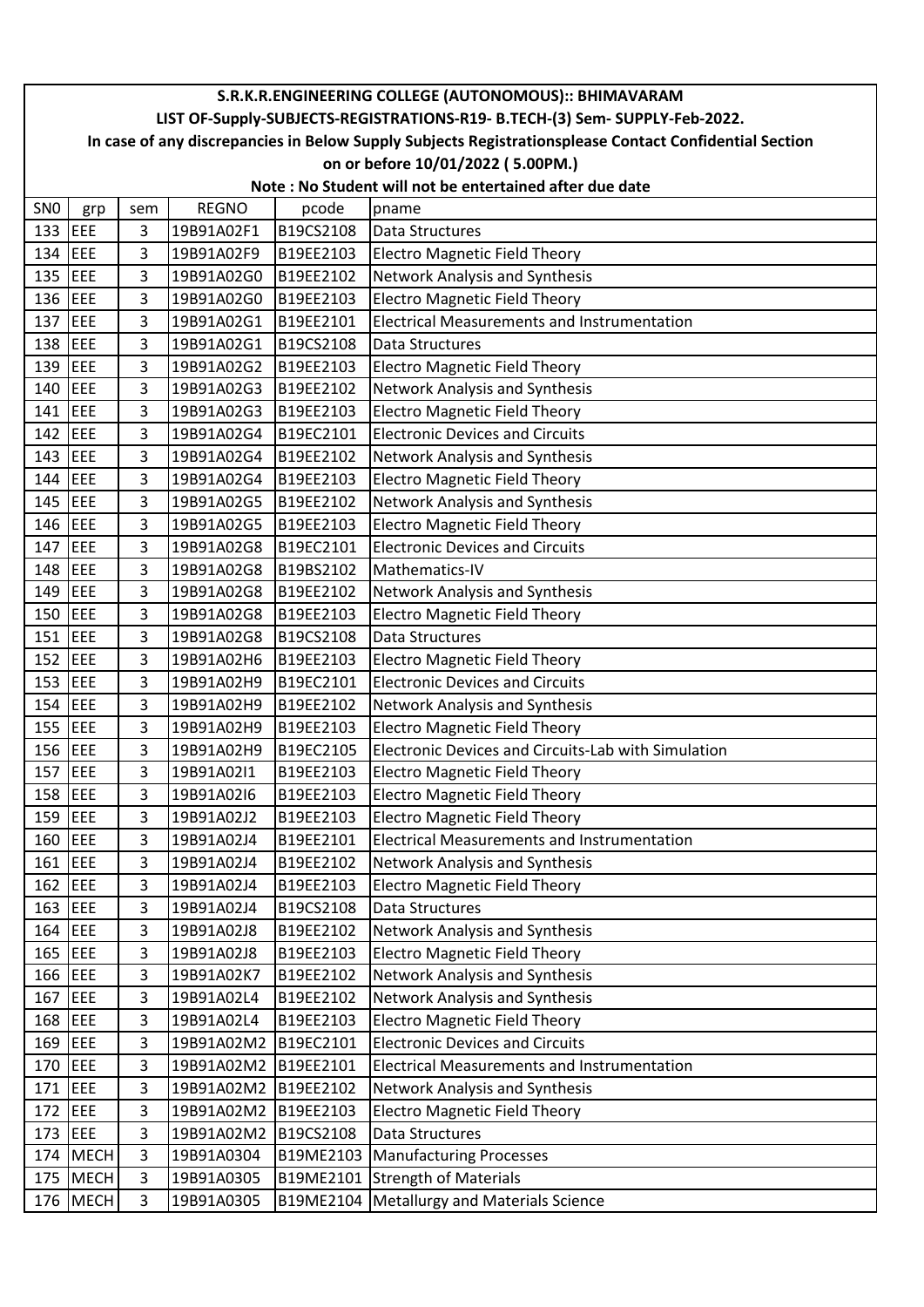|                 | S.R.K.R.ENGINEERING COLLEGE (AUTONOMOUS):: BHIMAVARAM                                                                                                                                 |                |              |           |                                                         |  |  |  |
|-----------------|---------------------------------------------------------------------------------------------------------------------------------------------------------------------------------------|----------------|--------------|-----------|---------------------------------------------------------|--|--|--|
|                 | LIST OF-Supply-SUBJECTS-REGISTRATIONS-R19- B.TECH-(3) Sem- SUPPLY-Feb-2022.<br>In case of any discrepancies in Below Supply Subjects Registrationsplease Contact Confidential Section |                |              |           |                                                         |  |  |  |
|                 |                                                                                                                                                                                       |                |              |           |                                                         |  |  |  |
|                 |                                                                                                                                                                                       |                |              |           | on or before 10/01/2022 (5.00PM.)                       |  |  |  |
|                 |                                                                                                                                                                                       |                |              |           | Note: No Student will not be entertained after due date |  |  |  |
| SN <sub>0</sub> | grp                                                                                                                                                                                   | sem            | <b>REGNO</b> | pcode     | pname                                                   |  |  |  |
| 177             | <b>MECH</b>                                                                                                                                                                           | 3              | 19B91A0305   |           | B19ME2105   Mechanical Engineering Drawing              |  |  |  |
|                 | 178 MECH                                                                                                                                                                              | $\overline{3}$ | 19B91A0309   |           | B19ME2101 Strength of Materials                         |  |  |  |
| 179             | MECH                                                                                                                                                                                  | 3              | 19B91A0309   |           | B19ME2105   Mechanical Engineering Drawing              |  |  |  |
|                 | 180 MECH                                                                                                                                                                              | 3              | 19B91A0316   |           | B19ME2101 Strength of Materials                         |  |  |  |
| 181             | MECH                                                                                                                                                                                  | 3              | 19B91A0319   |           | B19ME2103   Manufacturing Processes                     |  |  |  |
| 182             | <b>MECH</b>                                                                                                                                                                           | 3              | 19B91A0321   |           | B19ME2105   Mechanical Engineering Drawing              |  |  |  |
| 183             | <b>MECH</b>                                                                                                                                                                           | 3              | 19B91A0328   |           | B19ME2103   Manufacturing Processes                     |  |  |  |
| 184             | <b>MECH</b>                                                                                                                                                                           | 3              | 19B91A0328   |           | B19ME2105   Mechanical Engineering Drawing              |  |  |  |
| 185             | <b>MECH</b>                                                                                                                                                                           | 3              | 19B91A0335   |           | B19ME2101 Strength of Materials                         |  |  |  |
|                 | 186 MECH                                                                                                                                                                              | 3              | 19B91A0335   |           | B19ME2105   Mechanical Engineering Drawing              |  |  |  |
| 187             | MECH                                                                                                                                                                                  | 3              | 19B91A0336   | B19ME2102 | <b>Engineering Thermodynamics</b>                       |  |  |  |
|                 | 188 MECH                                                                                                                                                                              | 3              | 19B91A0337   | B19BS2101 | Mathematics - III                                       |  |  |  |
| 189             | <b>MECH</b>                                                                                                                                                                           | 3              | 19B91A0344   | B19BS2101 | Mathematics - III                                       |  |  |  |
| 190             | MECH                                                                                                                                                                                  | 3              | 19B91A0344   |           | B19ME2101 Strength of Materials                         |  |  |  |
| 191             | <b>MECH</b>                                                                                                                                                                           | 3              | 19B91A0344   |           | B19ME2105   Mechanical Engineering Drawing              |  |  |  |
| 192             | <b>MECH</b>                                                                                                                                                                           | 3              | 19B91A0351   |           | B19ME2105   Mechanical Engineering Drawing              |  |  |  |
| 193             | <b>MECH</b>                                                                                                                                                                           | 3              | 19B91A0354   |           | B19ME2101 Strength of Materials                         |  |  |  |
| 194             | <b>MECH</b>                                                                                                                                                                           | 3              | 19B91A0354   |           | B19ME2105   Mechanical Engineering Drawing              |  |  |  |
| 195             | <b>MECH</b>                                                                                                                                                                           | 3              | 19B91A0357   |           | B19ME2101 Strength of Materials                         |  |  |  |
| 196             | <b>MECH</b>                                                                                                                                                                           | 3              | 19B91A0358   | B19BS2101 | Mathematics - III                                       |  |  |  |
| 197             | <b>MECH</b>                                                                                                                                                                           | $\overline{3}$ | 19B91A0358   |           | B19ME2101 Strength of Materials                         |  |  |  |
|                 | 198 MECH                                                                                                                                                                              | 3              | 19B91A0358   |           | B19ME2104   Metallurgy and Materials Science            |  |  |  |
|                 | 199 MECH                                                                                                                                                                              | 3              | 19B91A0358   |           | B19ME2105   Mechanical Engineering Drawing              |  |  |  |
| 200             | <b>MECH</b>                                                                                                                                                                           | 3              | 19B91A0379   |           | B19ME2102 Engineering Thermodynamics                    |  |  |  |
|                 | 201 MECH                                                                                                                                                                              | 3              | 19B91A0385   |           | B19ME2101 Strength of Materials                         |  |  |  |
|                 | 202 MECH                                                                                                                                                                              | 3              | 19B91A0385   |           | B19ME2102 Engineering Thermodynamics                    |  |  |  |
| 203             | MECH                                                                                                                                                                                  | 3              | 19B91A0385   |           | B19ME2103   Manufacturing Processes                     |  |  |  |
|                 | 204 MECH                                                                                                                                                                              | 3              | 19B91A0385   |           | B19ME2104   Metallurgy and Materials Science            |  |  |  |
|                 | 205 MECH                                                                                                                                                                              | 3              | 19B91A0393   |           | B19ME2103 Manufacturing Processes                       |  |  |  |
|                 | 206 MECH                                                                                                                                                                              | 3              | 19B91A0393   |           | B19ME2104   Metallurgy and Materials Science            |  |  |  |
|                 | 207 MECH                                                                                                                                                                              | 3              | 19B91A0395   |           | B19ME2101 Strength of Materials                         |  |  |  |
|                 | 208 MECH                                                                                                                                                                              | 3              | 19B91A0399   | B19BS2101 | Mathematics - III                                       |  |  |  |
|                 | 209 MECH                                                                                                                                                                              | 3              | 19B91A0399   |           | B19ME2101 Strength of Materials                         |  |  |  |
|                 | 210 MECH                                                                                                                                                                              | 3              | 19B91A0399   |           | B19ME2102 Engineering Thermodynamics                    |  |  |  |
|                 | 211 MECH                                                                                                                                                                              | 3              | 19B91A03A0   |           | B19ME2102 Engineering Thermodynamics                    |  |  |  |
|                 | 212 MECH                                                                                                                                                                              | 3              | 19B91A03A0   |           | B19ME2103   Manufacturing Processes                     |  |  |  |
|                 | 213 MECH                                                                                                                                                                              | 3              | 19B91A03A2   | B19BS2101 | Mathematics - III                                       |  |  |  |
|                 | 214 MECH                                                                                                                                                                              | 3              | 19B91A03A2   |           | B19ME2102 Engineering Thermodynamics                    |  |  |  |
|                 | 215 MECH                                                                                                                                                                              | 3              | 19B91A03A2   |           | B19ME2104   Metallurgy and Materials Science            |  |  |  |
|                 | 216 MECH                                                                                                                                                                              | 3              | 19B91A03B0   |           | B19ME2102 Engineering Thermodynamics                    |  |  |  |
|                 | 217 MECH                                                                                                                                                                              | 3              | 19B91A03B3   | B19BS2101 | Mathematics - III                                       |  |  |  |
|                 | 218 MECH                                                                                                                                                                              | 3              | 19B91A03B3   |           | B19ME2101 Strength of Materials                         |  |  |  |
|                 | 219 MECH                                                                                                                                                                              | 3              | 19B91A03B3   |           | B19ME2102 Engineering Thermodynamics                    |  |  |  |
|                 | 220 MECH                                                                                                                                                                              | 3              | 19B91A03B3   |           | B19ME2104   Metallurgy and Materials Science            |  |  |  |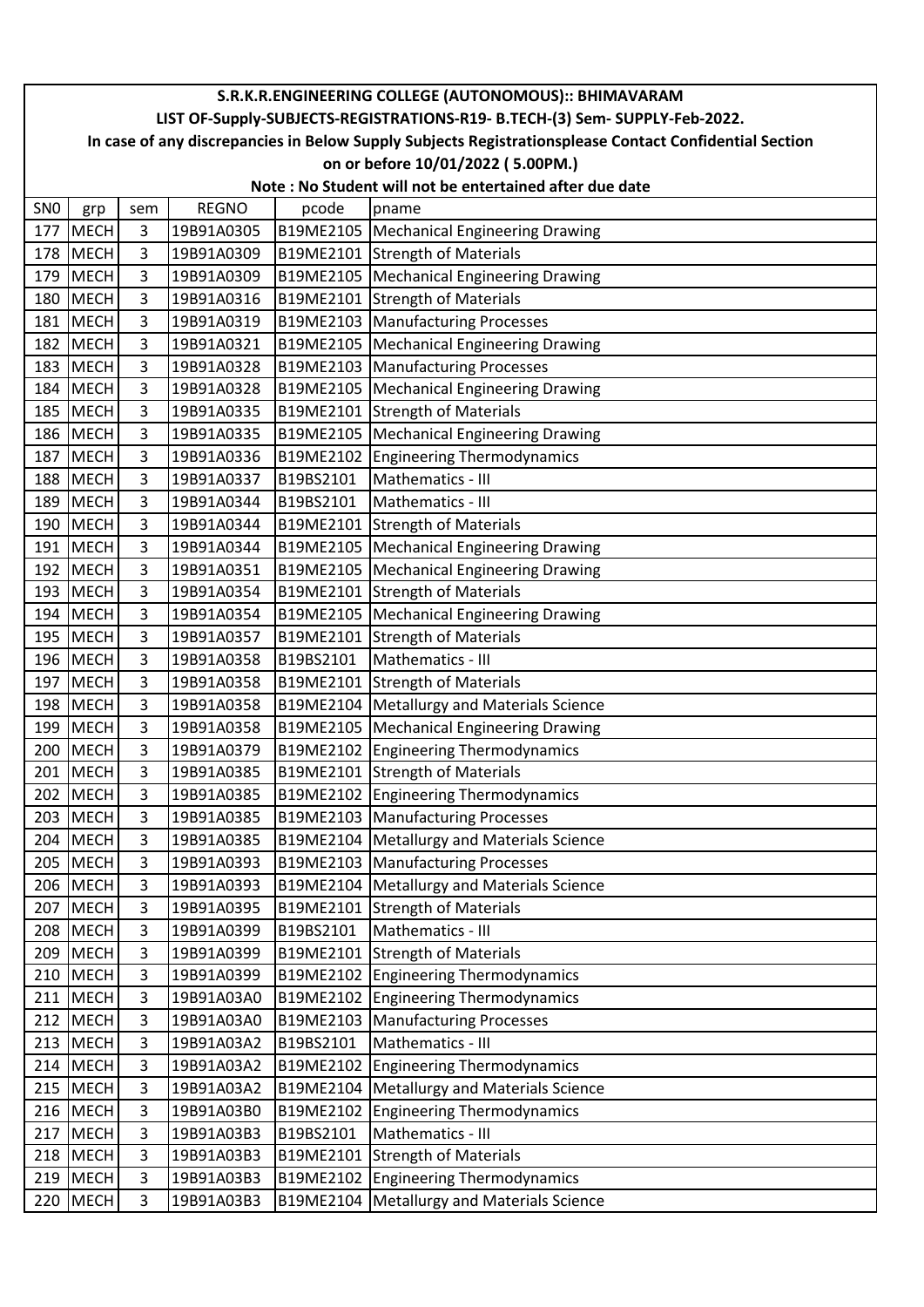|                 | S.R.K.R.ENGINEERING COLLEGE (AUTONOMOUS):: BHIMAVARAM                                                  |                |                          |           |                                                                      |  |  |  |  |
|-----------------|--------------------------------------------------------------------------------------------------------|----------------|--------------------------|-----------|----------------------------------------------------------------------|--|--|--|--|
|                 | LIST OF-Supply-SUBJECTS-REGISTRATIONS-R19- B.TECH-(3) Sem- SUPPLY-Feb-2022.                            |                |                          |           |                                                                      |  |  |  |  |
|                 | In case of any discrepancies in Below Supply Subjects Registrationsplease Contact Confidential Section |                |                          |           |                                                                      |  |  |  |  |
|                 | on or before 10/01/2022 (5.00PM.)<br>Note: No Student will not be entertained after due date           |                |                          |           |                                                                      |  |  |  |  |
|                 |                                                                                                        |                |                          |           |                                                                      |  |  |  |  |
| SN <sub>0</sub> | grp                                                                                                    | sem            | <b>REGNO</b>             | pcode     | pname                                                                |  |  |  |  |
| 221             | <b>MECH</b>                                                                                            | 3              | 19B91A03B3               |           | B19ME2105   Mechanical Engineering Drawing                           |  |  |  |  |
| 222             | <b>MECH</b>                                                                                            | $\overline{3}$ | 19B91A03C1               |           | B19ME2104   Metallurgy and Materials Science                         |  |  |  |  |
| 223             | <b>MECH</b>                                                                                            | 3              | 19B91A03C1               |           | B19ME2105   Mechanical Engineering Drawing                           |  |  |  |  |
|                 | 224 MECH                                                                                               | 3              | 19B91A03C2               |           | B19ME2103   Manufacturing Processes                                  |  |  |  |  |
|                 | 225 MECH                                                                                               | 3              | 19B91A03C8               |           | B19ME2101 Strength of Materials                                      |  |  |  |  |
|                 | 226 MECH                                                                                               | 3              | 19B91A03D1               |           | B19ME2101 Strength of Materials                                      |  |  |  |  |
| 227             | MECH                                                                                                   | 3              | 19B91A03D1               |           | B19ME2105   Mechanical Engineering Drawing                           |  |  |  |  |
|                 | 228 MECH                                                                                               | 3              | 19B91A03D2               | B19BS2101 | Mathematics - III                                                    |  |  |  |  |
|                 | 229 MECH                                                                                               | 3              | 19B91A03D2               |           | B19ME2101 Strength of Materials                                      |  |  |  |  |
|                 | 230 MECH                                                                                               | 3              | 19B91A03D3               |           | B19ME2105   Mechanical Engineering Drawing                           |  |  |  |  |
| 231             | <b>MECH</b>                                                                                            | 3              | 19B91A03D6               | B19BS2101 | Mathematics - III                                                    |  |  |  |  |
|                 | 232 MECH                                                                                               | 3              | 19B91A03D6               |           | B19ME2101 Strength of Materials                                      |  |  |  |  |
| 233             | <b>MECH</b>                                                                                            | 3              | 19B91A03D6               |           | B19ME2102 Engineering Thermodynamics                                 |  |  |  |  |
|                 | 234 MECH                                                                                               | 3              | 19B91A03D6               |           | B19ME2103 Manufacturing Processes                                    |  |  |  |  |
| 235             | MECH                                                                                                   | 3              | 19B91A03D6               | B19ME2104 | <b>Metallurgy and Materials Science</b>                              |  |  |  |  |
|                 | 236 MECH                                                                                               | 3              | 19B91A03D6               |           | B19ME2105   Mechanical Engineering Drawing                           |  |  |  |  |
|                 | 237 MECH                                                                                               | 3              | 19B91A03D7               | B19BS2101 | Mathematics - III                                                    |  |  |  |  |
|                 | 238 MECH                                                                                               | 3              | 19B91A03D7               |           | B19ME2101 Strength of Materials                                      |  |  |  |  |
|                 | 239 MECH                                                                                               | 3              | 19B91A03D7               |           | B19ME2104   Metallurgy and Materials Science                         |  |  |  |  |
| 240             | <b>MECH</b>                                                                                            | 3              | 19B91A03D8               | B19BS2101 | Mathematics - III                                                    |  |  |  |  |
|                 | 241 MECH                                                                                               | 3              | 19B91A03D8               |           | B19ME2101 Strength of Materials                                      |  |  |  |  |
|                 | 242 MECH                                                                                               | 3              | 19B91A03D8               |           | B19ME2102   Engineering Thermodynamics                               |  |  |  |  |
|                 | 243 MECH                                                                                               | 3              | 19B91A03D8               |           | B19ME2105   Mechanical Engineering Drawing                           |  |  |  |  |
| 244             | <b>MECH</b>                                                                                            | 3              | 19B91A03E0               |           | B19ME2101 Strength of Materials                                      |  |  |  |  |
|                 | 245 MECH                                                                                               | 3              | 19B91A03E4               |           | B19ME2104 Metallurgy and Materials Science                           |  |  |  |  |
|                 | 246 MECH                                                                                               | 3              | 19B91A03F2               |           | B19ME2101 Strength of Materials                                      |  |  |  |  |
| 247             | <b>MECH</b>                                                                                            | 3              | 19B91A03F2               |           | B19ME2102 Engineering Thermodynamics                                 |  |  |  |  |
|                 | 248 MECH                                                                                               | 3<br>3         | 19B91A03F8<br>19B91A03G5 |           | B19ME2104   Metallurgy and Materials Science                         |  |  |  |  |
|                 | 249 MECH                                                                                               |                |                          |           | B19ME2101 Strength of Materials<br>B19ME2103 Manufacturing Processes |  |  |  |  |
|                 | 250 MECH                                                                                               | 3              | 19B91A03G6<br>19B91A03G6 |           | B19ME2104   Metallurgy and Materials Science                         |  |  |  |  |
|                 | 251 MECH<br>252 MECH                                                                                   | 3<br>3         |                          |           | B19ME2101 Strength of Materials                                      |  |  |  |  |
|                 | 253 MECH                                                                                               | 3              | 19B91A03G7<br>19B91A03G7 |           | B19ME2103   Manufacturing Processes                                  |  |  |  |  |
|                 | 254 MECH                                                                                               | 3              | 19B91A03G7               |           | B19ME2105   Mechanical Engineering Drawing                           |  |  |  |  |
|                 | 255 MECH                                                                                               | 3              | 19B91A03G8               |           | B19ME2105   Mechanical Engineering Drawing                           |  |  |  |  |
|                 | 256 MECH                                                                                               | 3              | 19B91A03H2               |           | B19ME2103   Manufacturing Processes                                  |  |  |  |  |
|                 | 257 MECH                                                                                               | 3              | 19B91A03H2               |           | B19ME2104   Metallurgy and Materials Science                         |  |  |  |  |
|                 | 258 MECH                                                                                               | 3              | 19B91A03H6               | B19BS2101 | Mathematics - III                                                    |  |  |  |  |
|                 | 259 MECH                                                                                               | 3              | 19B91A03H6               |           | B19ME2101 Strength of Materials                                      |  |  |  |  |
|                 | 260 MECH                                                                                               | 3              | 19B91A03H6               |           | B19ME2102 Engineering Thermodynamics                                 |  |  |  |  |
|                 | 261 MECH                                                                                               | 3              | 19B91A03H6               |           | B19ME2103 Manufacturing Processes                                    |  |  |  |  |
|                 | 262 MECH                                                                                               | 3              | 19B91A03H6               |           | B19ME2105   Mechanical Engineering Drawing                           |  |  |  |  |
|                 | 263 MECH                                                                                               | 3              | 19B91A03H9               |           | B19ME2103 Manufacturing Processes                                    |  |  |  |  |
|                 | 264 MECH                                                                                               | 3              | 19B91A03I2               |           | B19ME2103 Manufacturing Processes                                    |  |  |  |  |
|                 |                                                                                                        |                |                          |           |                                                                      |  |  |  |  |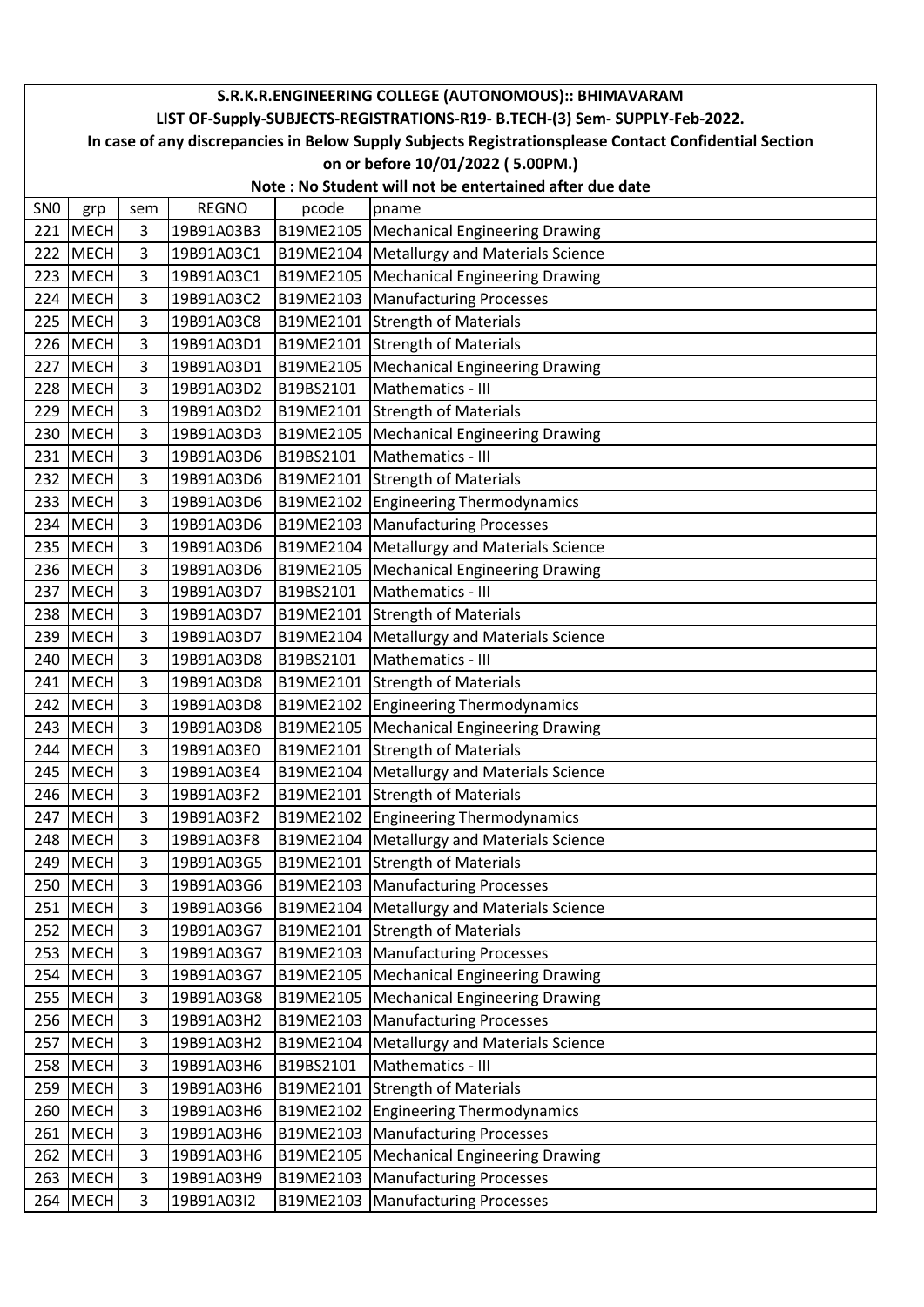|                 | S.R.K.R.ENGINEERING COLLEGE (AUTONOMOUS):: BHIMAVARAM                       |                     |                          |                        |                                                                                                        |  |  |  |
|-----------------|-----------------------------------------------------------------------------|---------------------|--------------------------|------------------------|--------------------------------------------------------------------------------------------------------|--|--|--|
|                 | LIST OF-Supply-SUBJECTS-REGISTRATIONS-R19- B.TECH-(3) Sem- SUPPLY-Feb-2022. |                     |                          |                        |                                                                                                        |  |  |  |
|                 |                                                                             |                     |                          |                        | In case of any discrepancies in Below Supply Subjects Registrationsplease Contact Confidential Section |  |  |  |
|                 |                                                                             |                     |                          |                        | on or before 10/01/2022 (5.00PM.)                                                                      |  |  |  |
|                 |                                                                             |                     |                          |                        | Note: No Student will not be entertained after due date                                                |  |  |  |
| SN <sub>0</sub> | grp                                                                         | sem                 | <b>REGNO</b>             | pcode                  | pname                                                                                                  |  |  |  |
| 265             | <b>MECH</b>                                                                 | 3                   | 19B91A03I8               | B19BS2101              | Mathematics - III                                                                                      |  |  |  |
| 266             | <b>MECH</b>                                                                 | 3                   | 19B91A03I8               |                        | B19ME2101 Strength of Materials                                                                        |  |  |  |
| 267             | <b>MECH</b>                                                                 | 3                   | 19B91A03I8               |                        | B19ME2102 Engineering Thermodynamics                                                                   |  |  |  |
| 268             | <b>MECH</b>                                                                 | 3<br>$\overline{3}$ | 19B91A03J3               | B19BS2101              | Mathematics - III                                                                                      |  |  |  |
|                 | 269 MECH                                                                    | 3                   | 19B91A03J3               |                        | B19ME2101 Strength of Materials                                                                        |  |  |  |
| 270             | MECH<br>271 MECH                                                            | 3                   | 19B91A03J3<br>19B91A03J3 |                        | B19ME2102 Engineering Thermodynamics<br>B19ME2103 Manufacturing Processes                              |  |  |  |
|                 | 272 MECH                                                                    | 3                   | 19B91A03J3               |                        | B19ME2104 Metallurgy and Materials Science                                                             |  |  |  |
|                 | 273 MECH                                                                    | 3                   | 19B91A03J3               |                        | B19ME2105   Mechanical Engineering Drawing                                                             |  |  |  |
| 274             | <b>MECH</b>                                                                 | 3                   | 19B91A03J4               | B19BS2101              | Mathematics - III                                                                                      |  |  |  |
| 275             | <b>MECH</b>                                                                 | 3                   | 19B91A03J4               |                        | B19ME2101 Strength of Materials                                                                        |  |  |  |
|                 | 276 MECH                                                                    | 3                   | 19B91A03L1               | B19BS2101              | Mathematics - III                                                                                      |  |  |  |
| 277             | <b>MECH</b>                                                                 | 3                   | 19B91A03L1               |                        | <b>B19ME2102 Engineering Thermodynamics</b>                                                            |  |  |  |
|                 | 278 MECH                                                                    | 3                   | 19B91A03L4               |                        | B19ME2103 Manufacturing Processes                                                                      |  |  |  |
| 279             | <b>MECH</b>                                                                 | 3                   | 19B91A03L4               |                        | B19ME2105   Mechanical Engineering Drawing                                                             |  |  |  |
| 280             | MECH                                                                        | 3                   | 19B91A03L5               |                        | B19ME2101 Strength of Materials                                                                        |  |  |  |
| 281             | <b>MECH</b>                                                                 | 3                   |                          |                        | 19B91A03M2   B19ME2104   Metallurgy and Materials Science                                              |  |  |  |
| 282             | <b>MECH</b>                                                                 | 3                   |                          |                        | 19B91A03M4   B19ME2101 Strength of Materials                                                           |  |  |  |
| 283             | <b>MECH</b>                                                                 | 3                   | 19B91A03M7               |                        | B19ME2101 Strength of Materials                                                                        |  |  |  |
| 284             | MECH                                                                        | 3                   | 19B91A03M7               |                        | B19ME2105   Mechanical Engineering Drawing                                                             |  |  |  |
| 285             | <b>MECH</b>                                                                 | 3                   |                          |                        | 19B91A03M8   B19ME2101 Strength of Materials                                                           |  |  |  |
| 286             | <b>MECH</b>                                                                 | 3                   | 19B91A03N2               |                        | B19ME2101 Strength of Materials                                                                        |  |  |  |
| 287             | MECH                                                                        | 3                   | 19B91A03N2               |                        | B19ME2104   Metallurgy and Materials Science                                                           |  |  |  |
| 288             | <b>MECH</b>                                                                 | $\overline{3}$      | 19B91A03N3               |                        | B19ME2101 Strength of Materials                                                                        |  |  |  |
|                 | 289 MECH                                                                    | 3                   | 19B91A03N4               |                        | B19ME2101 Strength of Materials                                                                        |  |  |  |
|                 | 290 MECH                                                                    | 3                   | 19B91A03N4               |                        | B19ME2104 Metallurgy and Materials Science                                                             |  |  |  |
| 291             | <b>MECH</b>                                                                 | 3                   | 19B91A03N6               |                        | B19ME2101 Strength of Materials                                                                        |  |  |  |
|                 | 292 MECH                                                                    | 3                   | 19B91A03N8               | B19BS2101              | Mathematics - III                                                                                      |  |  |  |
| 293             | <b>MECH</b>                                                                 | 3                   | 19B91A03P1               |                        | B19ME2101 Strength of Materials                                                                        |  |  |  |
|                 | 294 MECH                                                                    | 3                   | 19B91A03Q2               |                        | B19ME2101 Strength of Materials                                                                        |  |  |  |
|                 | 295 MECH                                                                    | 3                   | 19B91A03Q2               |                        | B19ME2103 Manufacturing Processes                                                                      |  |  |  |
|                 | 296 MECH                                                                    | 3                   | 19B91A03R0               |                        | B19ME2105   Mechanical Engineering Drawing                                                             |  |  |  |
| 297             | <b>MECH</b>                                                                 | 3                   | 19B91A03R5               |                        | B19ME2101 Strength of Materials                                                                        |  |  |  |
|                 | 298 MECH                                                                    | 3                   | 19B91A03R5               |                        | B19ME2102 Engineering Thermodynamics                                                                   |  |  |  |
|                 | 299 MECH                                                                    | 3                   | 19B91A03R5               |                        | B19ME2103 Manufacturing Processes                                                                      |  |  |  |
|                 | 300 MECH                                                                    | 3                   | 19B91A03R5               |                        | B19ME2104   Metallurgy and Materials Science                                                           |  |  |  |
| 301             | <b>MECH</b>                                                                 | $\overline{3}$      | 19B91A03R7               | B19BS2101              | Mathematics - III                                                                                      |  |  |  |
|                 | 302 MECH                                                                    | 3                   | 19B91A03R7               |                        | B19ME2101 Strength of Materials                                                                        |  |  |  |
|                 | 303 MECH                                                                    | 3                   | 19B91A03R7               |                        | B19ME2102 Engineering Thermodynamics                                                                   |  |  |  |
|                 | 304 MECH                                                                    | 3                   | 19B91A03R7               |                        | B19ME2103 Manufacturing Processes                                                                      |  |  |  |
|                 | 305 MECH                                                                    | 3                   | 19B91A03R7               |                        | B19ME2104   Metallurgy and Materials Science                                                           |  |  |  |
|                 | 306 MECH<br>307 ECE                                                         | 3<br>3              | 19B91A03R7<br>19B91A0401 | B19ME2105<br>B19EC2101 | <b>Mechanical Engineering Drawing</b>                                                                  |  |  |  |
|                 | 308 ECE                                                                     | 3                   | 19B91A0401               | B19EC2103              | <b>Electronic Devices and Circuits</b>                                                                 |  |  |  |
|                 |                                                                             |                     |                          |                        | <b>Signals and Systems</b>                                                                             |  |  |  |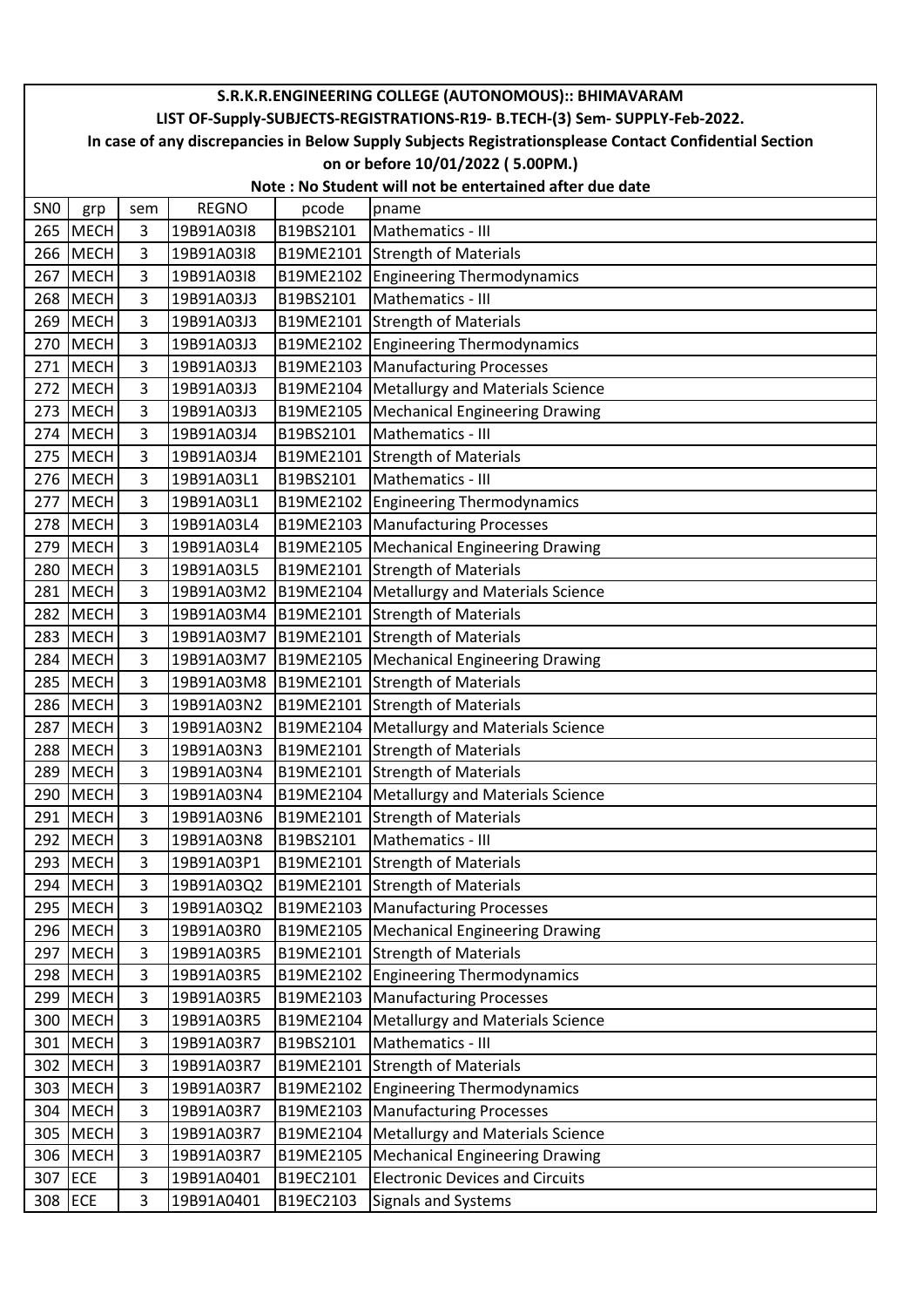|                 | S.R.K.R.ENGINEERING COLLEGE (AUTONOMOUS):: BHIMAVARAM                       |     |              |           |                                                                                                        |  |  |  |
|-----------------|-----------------------------------------------------------------------------|-----|--------------|-----------|--------------------------------------------------------------------------------------------------------|--|--|--|
|                 | LIST OF-Supply-SUBJECTS-REGISTRATIONS-R19- B.TECH-(3) Sem- SUPPLY-Feb-2022. |     |              |           |                                                                                                        |  |  |  |
|                 |                                                                             |     |              |           | In case of any discrepancies in Below Supply Subjects Registrationsplease Contact Confidential Section |  |  |  |
|                 |                                                                             |     |              |           | on or before 10/01/2022 (5.00PM.)                                                                      |  |  |  |
|                 |                                                                             |     |              |           | Note: No Student will not be entertained after due date                                                |  |  |  |
| SN <sub>0</sub> | grp                                                                         | sem | <b>REGNO</b> | pcode     | pname                                                                                                  |  |  |  |
| 309 ECE         |                                                                             | 3   | 19B91A0401   | B19EE2105 | Network Analysis                                                                                       |  |  |  |
| 310             | ECE                                                                         | 3   | 19B91A0420   | B19EC2104 | Probability Theory and Random Process                                                                  |  |  |  |
| 311             | <b>ECE</b>                                                                  | 3   | 19B91A0424   | B19EC2104 | Probability Theory and Random Process                                                                  |  |  |  |
| 312 ECE         |                                                                             | 3   | 19B91A0424   | B19EE2105 | Network Analysis                                                                                       |  |  |  |
| 313 ECE         |                                                                             | 3   | 19B91A0424   | B19EC2101 | <b>Electronic Devices and Circuits</b>                                                                 |  |  |  |
| 314 ECE         |                                                                             | 3   | 19B91A0424   | B19EC2102 | Switching Theory and Logic Design                                                                      |  |  |  |
| 315 ECE         |                                                                             | 3   | 19B91A0431   | B19EC2104 | Probability Theory and Random Process                                                                  |  |  |  |
| 316 ECE         |                                                                             | 3   | 19B91A0436   | B19EC2102 | Switching Theory and Logic Design                                                                      |  |  |  |
| 317 ECE         |                                                                             | 3   | 19B91A0436   | B19EC2103 | Signals and Systems                                                                                    |  |  |  |
| 318 ECE         |                                                                             | 3   | 19B91A0436   | B19EE2105 | Network Analysis                                                                                       |  |  |  |
| 319 ECE         |                                                                             | 3   | 19B91A0438   | B19EC2104 | Probability Theory and Random Process                                                                  |  |  |  |
| 320 ECE         |                                                                             | 3   | 19B91A0442   | B19EC2102 | Switching Theory and Logic Design                                                                      |  |  |  |
| 321 ECE         |                                                                             | 3   | 19B91A0442   | B19EC2104 | Probability Theory and Random Process                                                                  |  |  |  |
| 322 ECE         |                                                                             | 3   | 19B91A0443   | B19EC2103 | <b>Signals and Systems</b>                                                                             |  |  |  |
| 323 ECE         |                                                                             | 3   | 19B91A0443   | B19EC2104 | Probability Theory and Random Process                                                                  |  |  |  |
| 324 ECE         |                                                                             | 3   | 19B91A0443   | B19EE2105 | Network Analysis                                                                                       |  |  |  |
| 325 ECE         |                                                                             | 3   | 19B91A0443   | B19CS2108 | <b>Data Structures</b>                                                                                 |  |  |  |
| 326 ECE         |                                                                             | 3   | 19B91A0468   | B19EC2103 | Signals and Systems                                                                                    |  |  |  |
| 327 ECE         |                                                                             | 3   | 19B91A0468   | B19EC2104 | Probability Theory and Random Process                                                                  |  |  |  |
| 328 ECE         |                                                                             | 3   | 19B91A0470   | B19EC2101 | <b>Electronic Devices and Circuits</b>                                                                 |  |  |  |
| 329 ECE         |                                                                             | 3   | 19B91A0470   | B19EC2103 | <b>Signals and Systems</b>                                                                             |  |  |  |
| 330             | ECE                                                                         | 3   | 19B91A0470   | B19EC2104 | Probability Theory and Random Process                                                                  |  |  |  |
| 331 ECE         |                                                                             | 3   | 19B91A0474   | B19EC2103 | <b>Signals and Systems</b>                                                                             |  |  |  |
| 332 ECE         |                                                                             | 3   | 19B91A0474   | B19EC2104 | Probability Theory and Random Process                                                                  |  |  |  |
| 333 ECE         |                                                                             | 3   | 19B91A0484   | B19EC2103 | Signals and Systems                                                                                    |  |  |  |
|                 | 334 ECE                                                                     | 3   | 19B91A0484   | B19EC2104 | Probability Theory and Random Process                                                                  |  |  |  |
| 335 ECE         |                                                                             | 3   | 19B91A0485   | B19EC2101 | <b>Electronic Devices and Circuits</b>                                                                 |  |  |  |
| 336 ECE         |                                                                             | 3   | 19B91A0485   | B19EC2104 | Probability Theory and Random Process                                                                  |  |  |  |
| 337 ECE         |                                                                             | 3   | 19B91A04A5   | B19CS2108 | Data Structures                                                                                        |  |  |  |
| 338 ECE         |                                                                             | 3   | 19B91A04A5   | B19EC2105 | Electronic Devices and Circuits-Lab with Simulation                                                    |  |  |  |
| 339 ECE         |                                                                             | 3   | 19B91A04A5   | B19EC2106 | Switching Theory and Logic Design-Lab with Simulation                                                  |  |  |  |
| 340 ECE         |                                                                             | 3   | 19B91A04A8   | B19EE2105 | Network Analysis                                                                                       |  |  |  |
|                 | 341 ECE                                                                     | 3   | 19B91A04B3   | B19EC2103 | Signals and Systems                                                                                    |  |  |  |
| 342 ECE         |                                                                             | 3   | 19B91A04B3   | B19EE2105 | Network Analysis                                                                                       |  |  |  |
|                 | 343 ECE                                                                     | 3   | 19B91A04B3   | B19CS2108 | Data Structures                                                                                        |  |  |  |
| 344 ECE         |                                                                             | 3   | 19B91A04B3   | B19EC2105 | Electronic Devices and Circuits-Lab with Simulation                                                    |  |  |  |
|                 | 345 ECE                                                                     | 3   | 19B91A04B3   | B19EC2106 | Switching Theory and Logic Design-Lab with Simulation                                                  |  |  |  |
|                 | 346 ECE                                                                     | 3   | 19B91A04B4   | B19EC2104 | Probability Theory and Random Process                                                                  |  |  |  |
|                 | 347 ECE                                                                     | 3   | 19B91A04B4   | B19EE2105 | Network Analysis                                                                                       |  |  |  |
| 348 ECE         |                                                                             | 3   | 19B91A04C1   | B19EC2102 | Switching Theory and Logic Design                                                                      |  |  |  |
| 349 ECE         |                                                                             | 3   | 19B91A04C1   | B19EC2103 | <b>Signals and Systems</b>                                                                             |  |  |  |
|                 | 350 ECE                                                                     | 3   | 19B91A04C1   | B19EC2104 | Probability Theory and Random Process                                                                  |  |  |  |
| 351 ECE         |                                                                             | 3   | 19B91A04C2   | B19EC2104 | Probability Theory and Random Process                                                                  |  |  |  |
| 352 ECE         |                                                                             | 3   | 19B91A04C2   | B19EC2105 | Electronic Devices and Circuits-Lab with Simulation                                                    |  |  |  |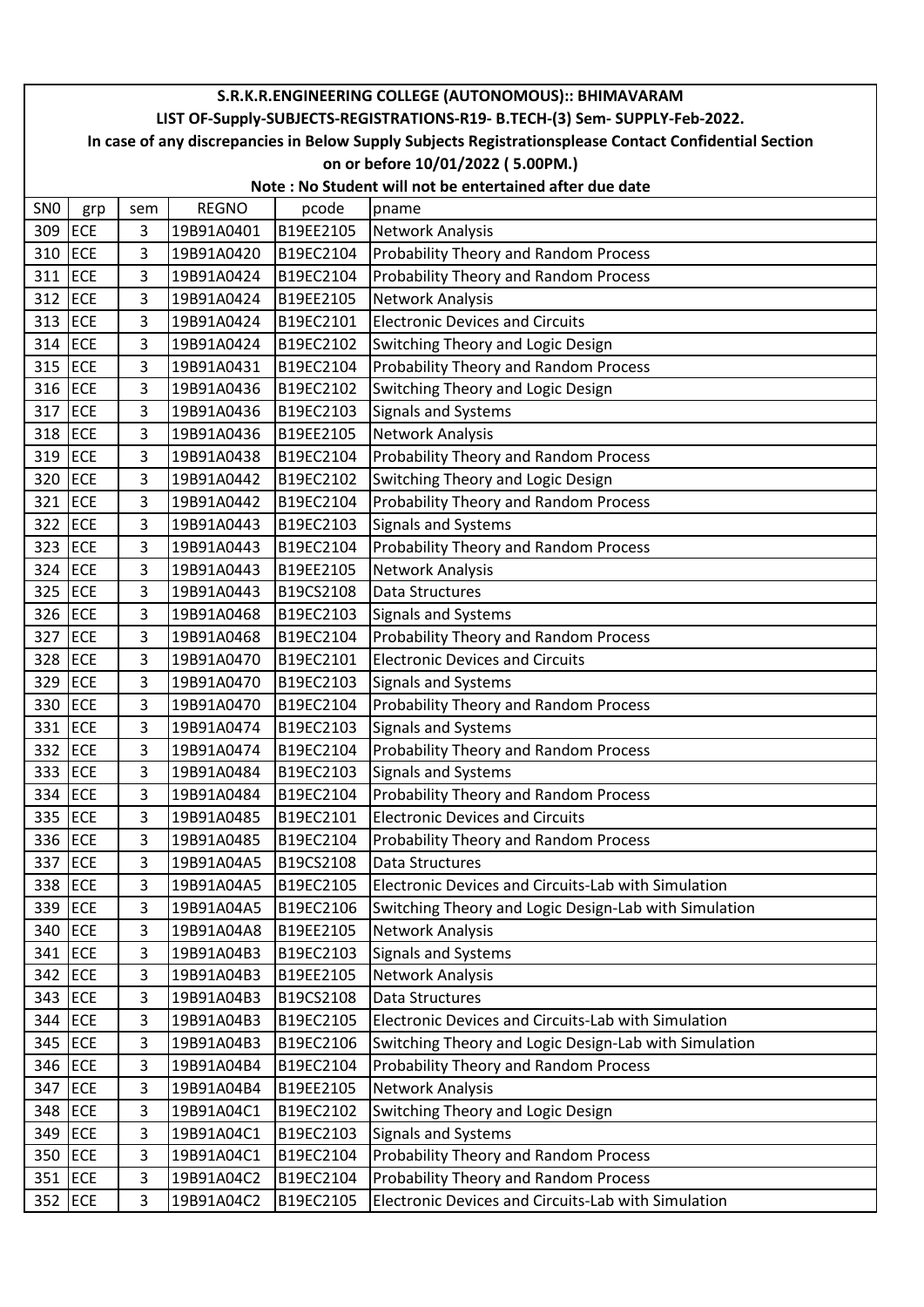|                 | S.R.K.R.ENGINEERING COLLEGE (AUTONOMOUS):: BHIMAVARAM                                                  |     |              |           |                                                       |  |  |  |  |
|-----------------|--------------------------------------------------------------------------------------------------------|-----|--------------|-----------|-------------------------------------------------------|--|--|--|--|
|                 | LIST OF-Supply-SUBJECTS-REGISTRATIONS-R19- B.TECH-(3) Sem- SUPPLY-Feb-2022.                            |     |              |           |                                                       |  |  |  |  |
|                 | In case of any discrepancies in Below Supply Subjects Registrationsplease Contact Confidential Section |     |              |           |                                                       |  |  |  |  |
|                 |                                                                                                        |     |              |           | on or before 10/01/2022 (5.00PM.)                     |  |  |  |  |
|                 | Note: No Student will not be entertained after due date                                                |     |              |           |                                                       |  |  |  |  |
| SN <sub>0</sub> | grp                                                                                                    | sem | <b>REGNO</b> | pcode     | pname                                                 |  |  |  |  |
| 353             | <b>ECE</b>                                                                                             | 3   | 19B91A04C2   | B19EC2106 | Switching Theory and Logic Design-Lab with Simulation |  |  |  |  |
| 354 ECE         |                                                                                                        | 3   | 19B91A04D5   | B19EC2101 | <b>Electronic Devices and Circuits</b>                |  |  |  |  |
| 355 ECE         |                                                                                                        | 3   | 19B91A04D6   | B19EC2101 | <b>Electronic Devices and Circuits</b>                |  |  |  |  |
| 356 ECE         |                                                                                                        | 3   | 19B91A04D6   | B19EC2103 | <b>Signals and Systems</b>                            |  |  |  |  |
| 357             | ECE                                                                                                    | 3   | 19B91A04D6   | B19EC2104 | Probability Theory and Random Process                 |  |  |  |  |
| 358 ECE         |                                                                                                        | 3   | 19B91A04D6   | B19EE2105 | Network Analysis                                      |  |  |  |  |
| 359 ECE         |                                                                                                        | 3   | 19B91A04D6   | B19CS2108 | Data Structures                                       |  |  |  |  |
| 360 ECE         |                                                                                                        | 3   | 19B91A04F2   | B19EC2103 | <b>Signals and Systems</b>                            |  |  |  |  |
| 361 ECE         |                                                                                                        | 3   | 19B91A04F2   | B19EC2104 | Probability Theory and Random Process                 |  |  |  |  |
| 362 ECE         |                                                                                                        | 3   | 19B91A04F7   | B19EE2105 | Network Analysis                                      |  |  |  |  |
| 363             | ECE                                                                                                    | 3   | 19B91A04H5   | B19EC2104 | Probability Theory and Random Process                 |  |  |  |  |
| 364 ECE         |                                                                                                        | 3   | 19B91A04I1   | B19EE2105 | <b>Network Analysis</b>                               |  |  |  |  |
| 365             | ECE                                                                                                    | 3   | 19B91A04I8   | B19EC2104 | Probability Theory and Random Process                 |  |  |  |  |
| 366 ECE         |                                                                                                        | 3   | 19B91A04I8   | B19EC2101 | <b>Electronic Devices and Circuits</b>                |  |  |  |  |
| 367             | ECE                                                                                                    | 3   | 19B91A04I8   | B19EC2102 | Switching Theory and Logic Design                     |  |  |  |  |
| 368 ECE         |                                                                                                        | 3   | 19B91A04I8   | B19EC2103 | <b>Signals and Systems</b>                            |  |  |  |  |
| 369 ECE         |                                                                                                        | 3   | 19B91A04I8   | B19EE2105 | Network Analysis                                      |  |  |  |  |
| 370 ECE         |                                                                                                        | 3   | 19B91A04J2   | B19EC2103 | Signals and Systems                                   |  |  |  |  |
| 371             | ECE                                                                                                    | 3   | 19B91A04J2   | B19EC2104 | Probability Theory and Random Process                 |  |  |  |  |
| 372             | ECE                                                                                                    | 3   | 19B91A04J5   | B19EC2104 | Probability Theory and Random Process                 |  |  |  |  |
| 373             | ECE                                                                                                    | 3   | 19B91A04J9   | B19EC2103 | <b>Signals and Systems</b>                            |  |  |  |  |
| 374 ECE         |                                                                                                        | 3   | 19B91A04J9   | B19EC2104 | Probability Theory and Random Process                 |  |  |  |  |
| 375 ECE         |                                                                                                        | 3   | 19B91A04J9   | B19EE2105 | Network Analysis                                      |  |  |  |  |
| 376 ECE         |                                                                                                        | 3   | 19B91A04L4   | B19EC2102 | Switching Theory and Logic Design                     |  |  |  |  |
| 377 ECE         |                                                                                                        | 3   | 19B91A04L4   | B19EC2104 | <b>Probability Theory and Random Process</b>          |  |  |  |  |
| 378 ECE         |                                                                                                        | 3   | 19B91A04L9   | B19EC2104 | Probability Theory and Random Process                 |  |  |  |  |
| 379 ECE         |                                                                                                        | 3   | 19B91A04L9   | B19EE2105 | Network Analysis                                      |  |  |  |  |
| 380 ECE         |                                                                                                        | 3   | 19B91A04M2   | B19EC2104 | Probability Theory and Random Process                 |  |  |  |  |
| 381 ECE         |                                                                                                        | 3   | 19B91A04M4   | B19EC2101 | <b>Electronic Devices and Circuits</b>                |  |  |  |  |
| 382 ECE         |                                                                                                        | 3   | 19B91A04M4   | B19EC2104 | Probability Theory and Random Process                 |  |  |  |  |
| 383 ECE         |                                                                                                        | 3   | 19B91A04M4   | B19EE2105 | Network Analysis                                      |  |  |  |  |
| 384 ECE         |                                                                                                        | 3   | 19B91A04M4   | B19CS2108 | Data Structures                                       |  |  |  |  |
| 385 ECE         |                                                                                                        | 3   | 19B91A04M9   | B19EC2104 | <b>Probability Theory and Random Process</b>          |  |  |  |  |
| 386 ECE         |                                                                                                        | 3   | 19B91A04M9   | B19EE2105 | Network Analysis                                      |  |  |  |  |
| 387 ECE         |                                                                                                        | 3   | 19B91A04P7   | B19EC2104 | Probability Theory and Random Process                 |  |  |  |  |
| 388 ECE         |                                                                                                        | 3   | 19B91A04Q0   | B19EC2104 | Probability Theory and Random Process                 |  |  |  |  |
| 389 ECE         |                                                                                                        | 3   | 19B91A04Q6   | B19EC2102 | Switching Theory and Logic Design                     |  |  |  |  |
| 390 ECE         |                                                                                                        | 3   | 19B91A04Q6   | B19EC2104 | Probability Theory and Random Process                 |  |  |  |  |
| 391             | <b>CSE</b>                                                                                             | 3   | 19B91A0533   | B19CS2103 | <b>Object Oriented Programming</b>                    |  |  |  |  |
| 392 CSE         |                                                                                                        | 3   | 19B91A0533   | B19CS2104 | <b>Advanced Data Structures</b>                       |  |  |  |  |
| 393 CSE         |                                                                                                        | 3   | 19B91A0533   | B19CS2105 | <b>Computer Organization</b>                          |  |  |  |  |
| 394 CSE         |                                                                                                        | 3   | 19B91A0534   | B19CS2104 | <b>Advanced Data Structures</b>                       |  |  |  |  |
| 395 CSE         |                                                                                                        | 3   | 19B91A0541   | B19CS2102 | Software Engineering                                  |  |  |  |  |
| 396 CSE         |                                                                                                        | 3   | 19B91A0541   | B19CS2105 | <b>Computer Organization</b>                          |  |  |  |  |
|                 |                                                                                                        |     |              |           |                                                       |  |  |  |  |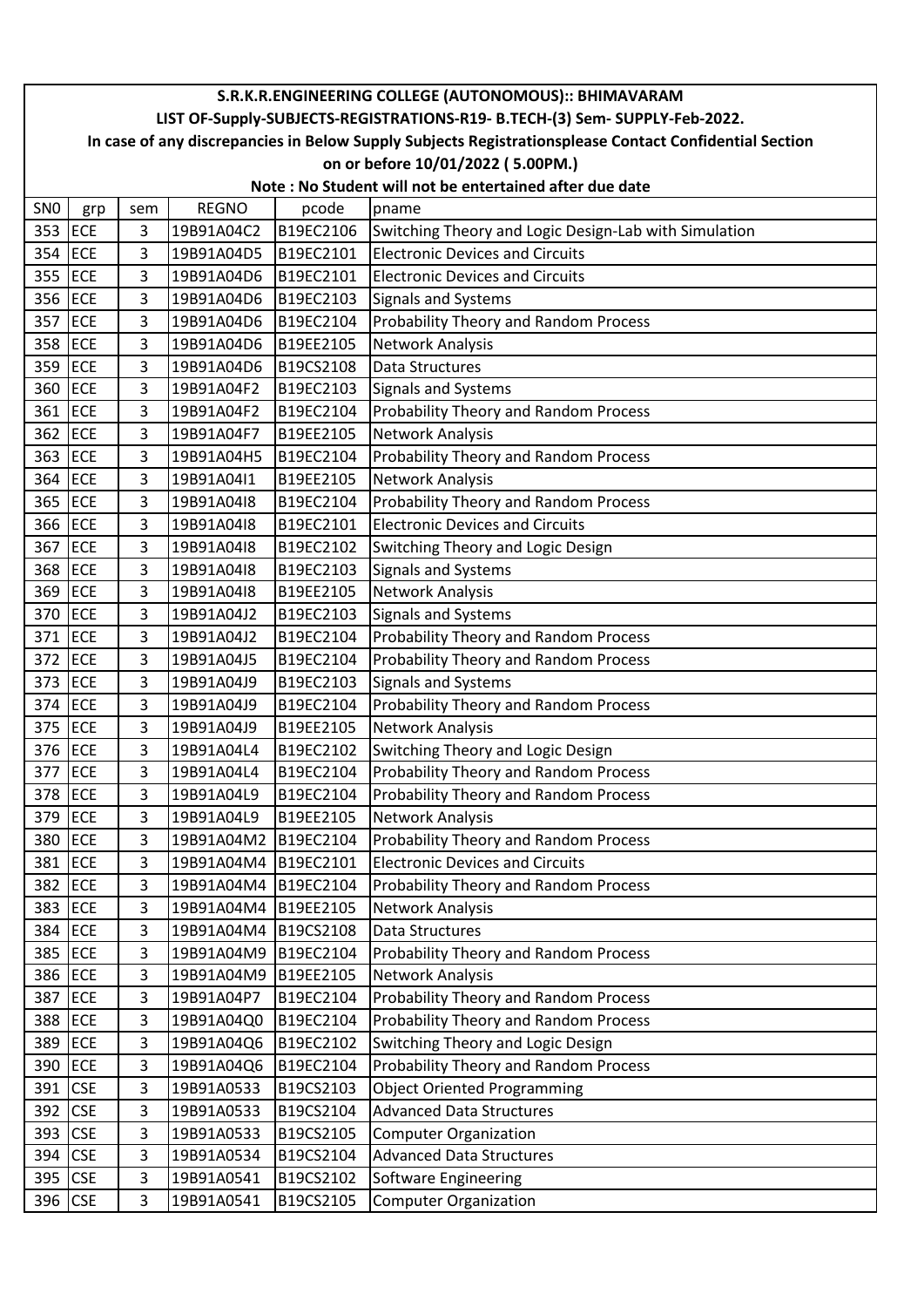|                 | S.R.K.R.ENGINEERING COLLEGE (AUTONOMOUS):: BHIMAVARAM<br>LIST OF-Supply-SUBJECTS-REGISTRATIONS-R19- B.TECH-(3) Sem- SUPPLY-Feb-2022. |     |              |           |                                             |  |  |  |  |
|-----------------|--------------------------------------------------------------------------------------------------------------------------------------|-----|--------------|-----------|---------------------------------------------|--|--|--|--|
|                 | In case of any discrepancies in Below Supply Subjects Registrationsplease Contact Confidential Section                               |     |              |           |                                             |  |  |  |  |
|                 |                                                                                                                                      |     |              |           | on or before 10/01/2022 (5.00PM.)           |  |  |  |  |
|                 | Note: No Student will not be entertained after due date                                                                              |     |              |           |                                             |  |  |  |  |
| SN <sub>0</sub> | grp                                                                                                                                  | sem | <b>REGNO</b> | pcode     | pname                                       |  |  |  |  |
| 397             | <b>CSE</b>                                                                                                                           | 3   | 19B91A0587   | B19CS2103 | <b>Object Oriented Programming</b>          |  |  |  |  |
| 398             | <b>CSE</b>                                                                                                                           | 3   | 19B91A05A9   | B19CS2104 | <b>Advanced Data Structures</b>             |  |  |  |  |
| 399             | <b>CSE</b>                                                                                                                           | 3   | 19B91A05C5   | B19CS2104 | <b>Advanced Data Structures</b>             |  |  |  |  |
| 400             | <b>CSE</b>                                                                                                                           | 3   | 19B91A05C7   | B19CS2103 | <b>Object Oriented Programming</b>          |  |  |  |  |
| 401 CSE         |                                                                                                                                      | 3   | 19B91A05C7   | B19CS2104 | <b>Advanced Data Structures</b>             |  |  |  |  |
| 402             | <b>CSE</b>                                                                                                                           | 3   | 19B91A05D5   | B19CS2105 | <b>Computer Organization</b>                |  |  |  |  |
| 403             | <b>CSE</b>                                                                                                                           | 3   | 19B91A05G7   | B19CS2104 | <b>Advanced Data Structures</b>             |  |  |  |  |
| 404             | <b>CSE</b>                                                                                                                           | 3   | 19B91A05G7   | B19CS2105 | <b>Computer Organization</b>                |  |  |  |  |
| 405 CSE         |                                                                                                                                      | 3   | 19B91A05H0   | B19CS2103 | <b>Object Oriented Programming</b>          |  |  |  |  |
| 406 CSE         |                                                                                                                                      | 3   | 19B91A05H0   | B19CS2104 | <b>Advanced Data Structures</b>             |  |  |  |  |
| 407             | <b>CSE</b>                                                                                                                           | 3   | 19B91A05H0   | B19CS2105 | <b>Computer Organization</b>                |  |  |  |  |
| 408             | <b>CSE</b>                                                                                                                           | 3   | 19B91A05H4   | B19CS2104 | <b>Advanced Data Structures</b>             |  |  |  |  |
| 409             | <b>CSE</b>                                                                                                                           | 3   | 19B91A05H4   | B19CS2105 | <b>Computer Organization</b>                |  |  |  |  |
| 410             | <b>CSE</b>                                                                                                                           | 3   | 19B91A05P0   | B19CS2103 | <b>Object Oriented Programming</b>          |  |  |  |  |
| 411             | <b>CSE</b>                                                                                                                           | 3   | 19B91A05P8   | B19CS2103 | <b>Object Oriented Programming</b>          |  |  |  |  |
| 412 CSE         |                                                                                                                                      | 3   | 19B91A05Q6   | B19CS2104 | <b>Advanced Data Structures</b>             |  |  |  |  |
| 413 CSE         |                                                                                                                                      | 3   | 19B91A05Q6   | B19CS2105 | <b>Computer Organization</b>                |  |  |  |  |
| 414             | <b>IIT</b>                                                                                                                           | 3   | 19B91A1201   | B19IT2103 | MicroProcessor                              |  |  |  |  |
| 415 IT          |                                                                                                                                      | 3   | 19B91A1223   | B19IT2101 | <b>Discrete Mathematical Structures</b>     |  |  |  |  |
| 416 IT          |                                                                                                                                      | 3   | 19B91A1223   | B19IT2105 | <b>Computer Organization</b>                |  |  |  |  |
| 417 IT          |                                                                                                                                      | 3   | 19B91A1238   | B19IT2105 | <b>Computer Organization</b>                |  |  |  |  |
| 418 IT          |                                                                                                                                      | 3   | 19B91A1258   | B19IT2104 | <b>Advanced Data Strucutures</b>            |  |  |  |  |
| 419 IT          |                                                                                                                                      | 3   | 19B91A1258   | B19IT2105 | <b>Computer Organization</b>                |  |  |  |  |
| 420 IT          |                                                                                                                                      | 3   | 19B91A1270   | B19IT2104 | <b>Advanced Data Strucutures</b>            |  |  |  |  |
| 421 IT          |                                                                                                                                      | 3   | 19B91A1272   | B19IT2104 | <b>Advanced Data Strucutures</b>            |  |  |  |  |
| 422 IT          |                                                                                                                                      | 3   | 19B91A1272   | B19IT2105 | <b>Computer Organization</b>                |  |  |  |  |
| 423             | İІТ                                                                                                                                  | 3   | 19B91A1280   | B19IT2101 | <b>Discrete Mathematical Structures</b>     |  |  |  |  |
| 424 IT          |                                                                                                                                      | 3   | 19B91A1280   | B19IT2102 | Principles of Software Engineering          |  |  |  |  |
| 425 IT          |                                                                                                                                      | 3   | 19B91A1280   | B19IT2105 | <b>Computer Organization</b>                |  |  |  |  |
| 426 IT          |                                                                                                                                      | 3   | 19B91A1280   | B19IT2106 | Object Oriented Programming Through C++     |  |  |  |  |
| 427 IT          |                                                                                                                                      | 3   | 19B91A1284   | B19IT2102 | Principles of Software Engineering          |  |  |  |  |
| 428 IT          |                                                                                                                                      | 3   | 19B91A1288   | B19IT2104 | <b>Advanced Data Strucutures</b>            |  |  |  |  |
| 429 IT          |                                                                                                                                      | 3   | 19B91A1294   | B19IT2102 | Principles of Software Engineering          |  |  |  |  |
| 430 IT          |                                                                                                                                      | 3   | 19B91A12B2   | B19IT2101 | <b>Discrete Mathematical Structures</b>     |  |  |  |  |
| 431 IT          |                                                                                                                                      | 3   | 19B91A12B2   | B19IT2102 | Principles of Software Engineering          |  |  |  |  |
| 432 IT          |                                                                                                                                      | 3   | 19B91A12D5   | B19IT2101 | <b>Discrete Mathematical Structures</b>     |  |  |  |  |
| 433 IT          |                                                                                                                                      | 3   | 19B91A12D5   | B19IT2102 | Principles of Software Engineering          |  |  |  |  |
| 434 IT          |                                                                                                                                      | 3   | 19B91A12D5   | B19IT2103 | MicroProcessor                              |  |  |  |  |
| 435 IT          |                                                                                                                                      | 3   | 19B91A12D5   | B19IT2104 | <b>Advanced Data Strucutures</b>            |  |  |  |  |
| 436 IT          |                                                                                                                                      | 3   | 19B91A12D5   | B19IT2105 | <b>Computer Organization</b>                |  |  |  |  |
| 437 IT          |                                                                                                                                      | 3   | 19B91A12D5   | B19IT2106 | Object Oriented Programming Through C++     |  |  |  |  |
| 438 IT          |                                                                                                                                      | 3   | 19B91A12D9   | B19IT2108 | Object Oriented Programming through C++ Lab |  |  |  |  |
| 439 IT          |                                                                                                                                      | 3   | 19B91A12E1   | B19IT2105 | <b>Computer Organization</b>                |  |  |  |  |
| 440 IT          |                                                                                                                                      | 3   | 19B91A12E1   | B19IT2106 | Object Oriented Programming Through C++     |  |  |  |  |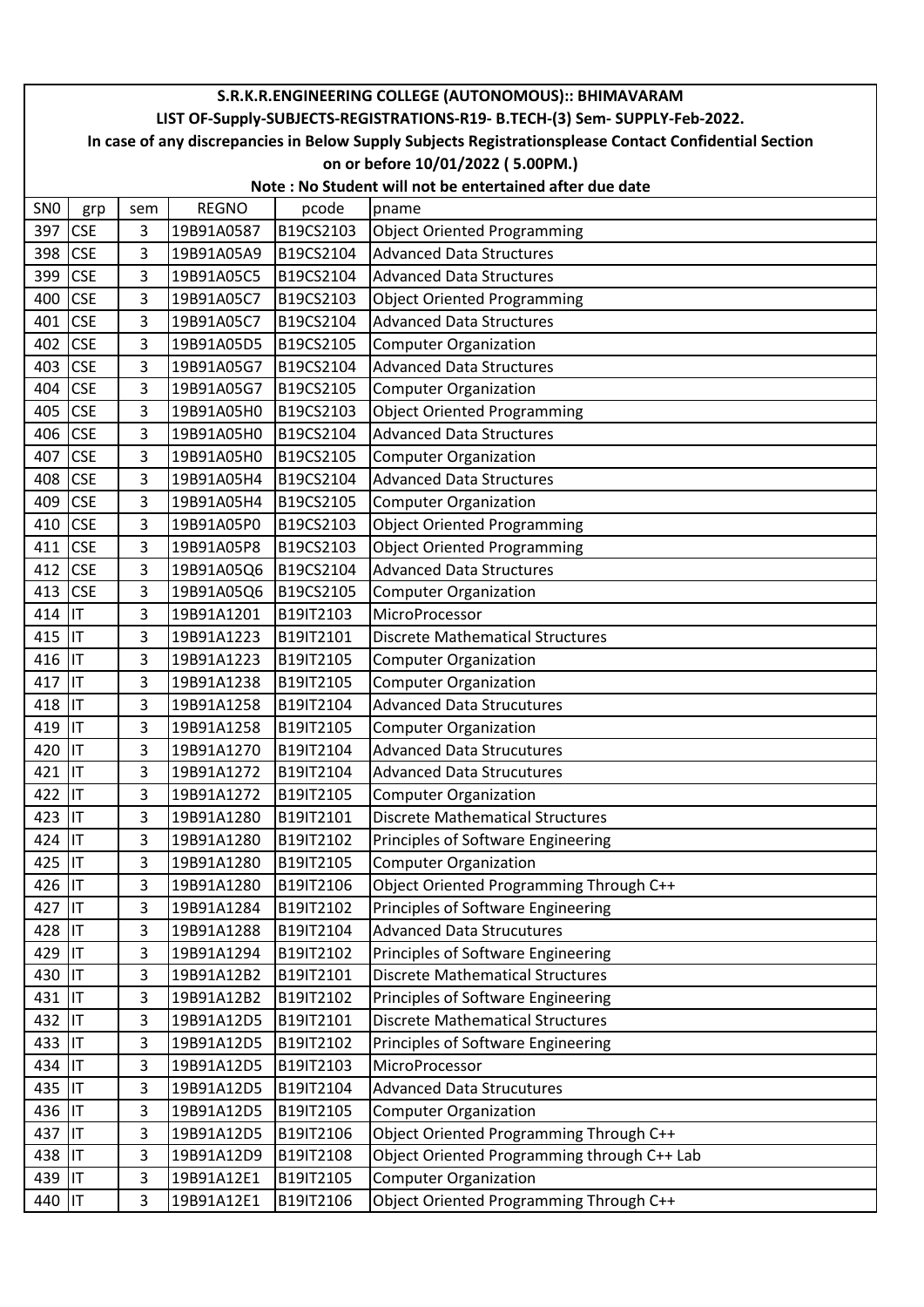|                 | S.R.K.R.ENGINEERING COLLEGE (AUTONOMOUS):: BHIMAVARAM                       |     |              |           |                                                                                                        |  |  |  |  |
|-----------------|-----------------------------------------------------------------------------|-----|--------------|-----------|--------------------------------------------------------------------------------------------------------|--|--|--|--|
|                 | LIST OF-Supply-SUBJECTS-REGISTRATIONS-R19- B.TECH-(3) Sem- SUPPLY-Feb-2022. |     |              |           |                                                                                                        |  |  |  |  |
|                 |                                                                             |     |              |           | In case of any discrepancies in Below Supply Subjects Registrationsplease Contact Confidential Section |  |  |  |  |
|                 |                                                                             |     |              |           | on or before 10/01/2022 (5.00PM.)                                                                      |  |  |  |  |
|                 | Note: No Student will not be entertained after due date                     |     |              |           |                                                                                                        |  |  |  |  |
| SN <sub>0</sub> | grp                                                                         | sem | <b>REGNO</b> | pcode     | pname                                                                                                  |  |  |  |  |
| 441 IT          |                                                                             | 3   | 19B91A12F0   | B19IT2103 | MicroProcessor                                                                                         |  |  |  |  |
| 442             | <b>CE</b>                                                                   | 3   | 19B91B0102   | B19CE2101 | <b>Mechanics of Solids</b>                                                                             |  |  |  |  |
| 443             | lсE                                                                         | 3   | 19B91B0102   | B19CE2102 | <b>Fluid Mechanics</b>                                                                                 |  |  |  |  |
| 444             | <b>CE</b>                                                                   | 3   | 19B91B0102   | B19CE2103 | <b>Building Materials Construction and Planning</b>                                                    |  |  |  |  |
| 445             | <b>CE</b>                                                                   | 3   | 19B91B0103   | B19CE2102 | <b>Fluid Mechanics</b>                                                                                 |  |  |  |  |
| 446 CE          |                                                                             | 3   | 19B91B0103   | B19CE2104 | Surveying                                                                                              |  |  |  |  |
| 447             | <b>CE</b>                                                                   | 3   | 19B91B0105   | B19CE2102 | <b>Fluid Mechanics</b>                                                                                 |  |  |  |  |
| 448 CE          |                                                                             | 3   | 19B91B0106   | B19CE2101 | <b>Mechanics of Solids</b>                                                                             |  |  |  |  |
| 449 CE          |                                                                             | 3   | 19B91B0106   | B19CE2102 | <b>Fluid Mechanics</b>                                                                                 |  |  |  |  |
| 450             | <b>CE</b>                                                                   | 3   | 19B91B0108   | B19CE2101 | <b>Mechanics of Solids</b>                                                                             |  |  |  |  |
| 451             | <b>CE</b>                                                                   | 3   | 19B91B0108   | B19CE2102 | <b>Fluid Mechanics</b>                                                                                 |  |  |  |  |
| 452             | <b>CE</b>                                                                   | 3   | 19B91B0108   | B19CE2103 | <b>Building Materials Construction and Planning</b>                                                    |  |  |  |  |
| 453             | <b>CE</b>                                                                   | 3   | 19B91B0108   | B19CE2104 | Surveying                                                                                              |  |  |  |  |
| 454 CE          |                                                                             | 3   | 19B91B0114   | B19CE2102 | <b>Fluid Mechanics</b>                                                                                 |  |  |  |  |
| 455 CE          |                                                                             | 3   | 19B91B0122   | B19CE2101 | <b>Mechanics of Solids</b>                                                                             |  |  |  |  |
| 456 CE          |                                                                             | 3   | 19B91B0128   | B19CE2101 | <b>Mechanics of Solids</b>                                                                             |  |  |  |  |
| 457             | <b>CE</b>                                                                   | 3   | 19B91B0128   | B19CE2102 | <b>Fluid Mechanics</b>                                                                                 |  |  |  |  |
| 458             | <b>CE</b>                                                                   | 3   | 19B91B0128   | B19CE2104 | Surveying                                                                                              |  |  |  |  |
| 459 CE          |                                                                             | 3   | 19B91B0129   | B19CE2101 | <b>Mechanics of Solids</b>                                                                             |  |  |  |  |
| 460             | <b>CE</b>                                                                   | 3   | 19B91B0129   | B19CE2102 | <b>Fluid Mechanics</b>                                                                                 |  |  |  |  |
| 461             | <b>CE</b>                                                                   | 3   | 19B91B0129   | B19CE2104 | Surveying                                                                                              |  |  |  |  |
| 462 CE          |                                                                             | 3   | 19B91B0134   | B19CE2102 | <b>Fluid Mechanics</b>                                                                                 |  |  |  |  |
| 463             | <b>CE</b>                                                                   | 3   | 19B91B0137   | B19BS2102 | Mathematics-IV                                                                                         |  |  |  |  |
| 464             | <b>CE</b>                                                                   | 3   | 19B91B0137   | B19CE2101 | <b>Mechanics of Solids</b>                                                                             |  |  |  |  |
| 465 CE          |                                                                             | 3   | 19B91B0137   | B19CE2102 | <b>Fluid Mechanics</b>                                                                                 |  |  |  |  |
| 466 CE          |                                                                             | 3   | 19B91B0137   | B19CE2103 | <b>Building Materials Construction and Planning</b>                                                    |  |  |  |  |
| 467             | <b>CE</b>                                                                   | 3   | 19B91B0140   | B19CE2101 | <b>Mechanics of Solids</b>                                                                             |  |  |  |  |
| 468             | <b>CE</b>                                                                   | 3   | 19B91B0143   | B19CE2101 | <b>Mechanics of Solids</b>                                                                             |  |  |  |  |
| 469             | <b>CE</b>                                                                   | 3   | 19B91B0145   | B19CE2101 | <b>Mechanics of Solids</b>                                                                             |  |  |  |  |
| 470             | <b>CE</b>                                                                   | 3   | 19B91B0145   | B19CE2102 | <b>Fluid Mechanics</b>                                                                                 |  |  |  |  |
| 471             | <b>CE</b>                                                                   | 3   | 19B91B0145   | B19CE2103 | <b>Building Materials Construction and Planning</b>                                                    |  |  |  |  |
| 472             | CE                                                                          | 3   | 19B91B0145   | B19CE2105 | <b>Environmental Engineering-I</b>                                                                     |  |  |  |  |
| 473             | <b>CSE</b>                                                                  | 3   | 19B91B0505   | B19CS2104 | <b>Advanced Data Structures</b>                                                                        |  |  |  |  |
| 474             | <b>CSE</b>                                                                  | 3   | 19B91B0507   | B19CS2102 | Software Engineering                                                                                   |  |  |  |  |
| 475             | <b>CSE</b>                                                                  | 3   | 19B91B0507   | B19CS2103 | <b>Object Oriented Programming</b>                                                                     |  |  |  |  |
| 476             | <b>CSE</b>                                                                  | 3   | 19B91B0507   | B19CS2104 | <b>Advanced Data Structures</b>                                                                        |  |  |  |  |
| 477             | <b>CSE</b>                                                                  | 3   | 19B91B0507   | B19CS2105 | <b>Computer Organization</b>                                                                           |  |  |  |  |
| 478             | <b>CSE</b>                                                                  | 3   | 19B91B0551   | B19CS2101 | Mathematical Foundations of Computer Science                                                           |  |  |  |  |
| 479             | <b>CSE</b>                                                                  | 3   | 19B91B0551   | B19CS2103 | <b>Object Oriented Programming</b>                                                                     |  |  |  |  |
| 480             | <b>CSE</b>                                                                  | 3   | 19B91B0551   | B19CS2104 | <b>Advanced Data Structures</b>                                                                        |  |  |  |  |
| 481             | <b>CSE</b>                                                                  | 3   | 19B91B0551   | B19CS2105 | <b>Computer Organization</b>                                                                           |  |  |  |  |
| 482             | <b>CSE</b>                                                                  | 3   | 19B91B0551   | B19CS2106 | <b>Object Oriented Programming Lab</b>                                                                 |  |  |  |  |
| 483             | <b>CSE</b>                                                                  | 3   | 19B91B0551   | B19CS2107 | <b>Advanced Data Structures Lab</b>                                                                    |  |  |  |  |
| 484             | <b>CSE</b>                                                                  | 3   | 19B91B0563   | B19CS2103 | <b>Object Oriented Programming</b>                                                                     |  |  |  |  |